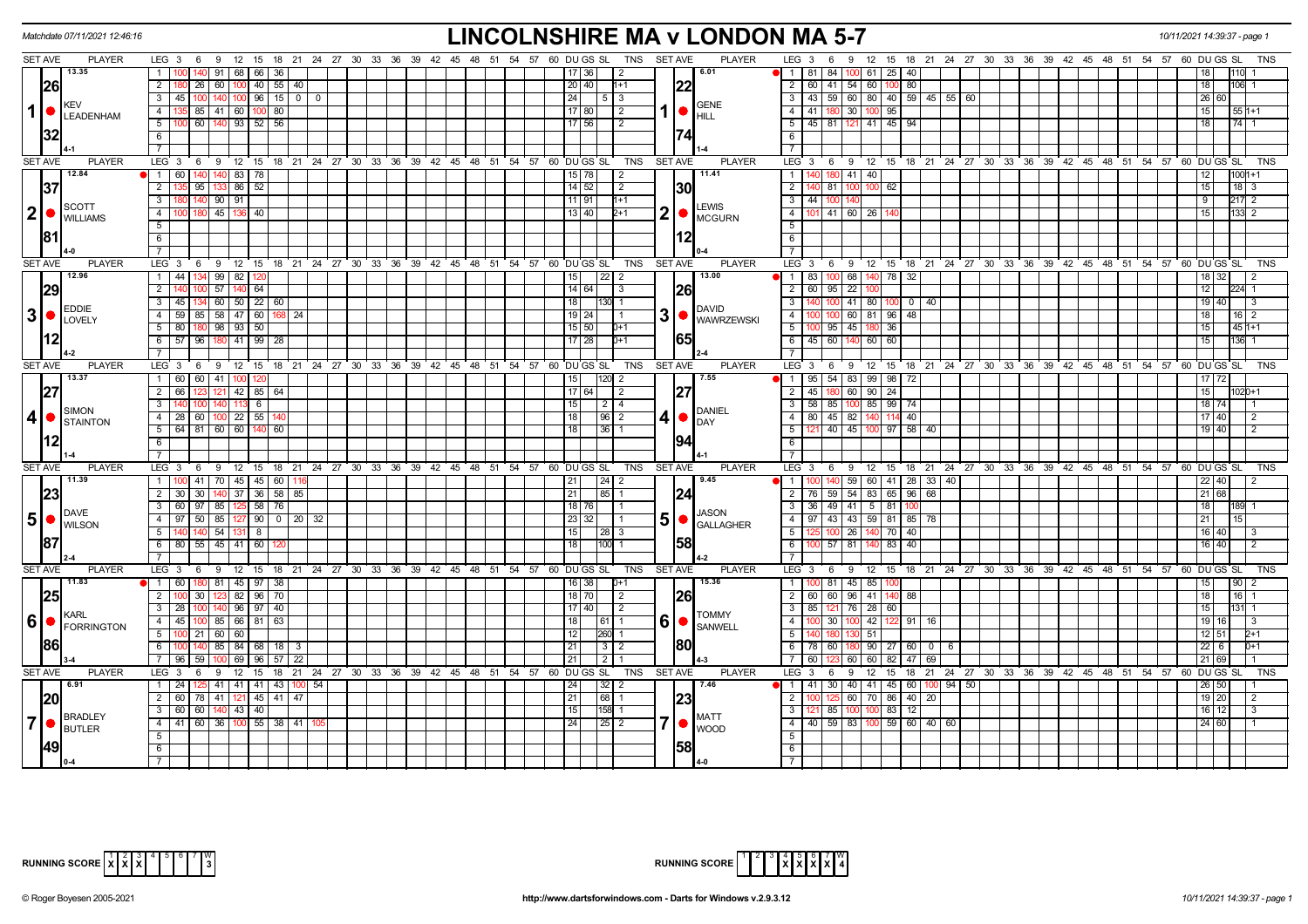| Matchdate 07/11/2021 12:46:16                               |                                                                                                                                                                                                                                                             | <b>LINCOLNSHIRE MA v LONDON MA 5-7</b>                                                                                                                                                                                                                                                                                                                                                                                                 | 10/11/2021 14:39:50 - page 2                                                                                                                   |
|-------------------------------------------------------------|-------------------------------------------------------------------------------------------------------------------------------------------------------------------------------------------------------------------------------------------------------------|----------------------------------------------------------------------------------------------------------------------------------------------------------------------------------------------------------------------------------------------------------------------------------------------------------------------------------------------------------------------------------------------------------------------------------------|------------------------------------------------------------------------------------------------------------------------------------------------|
| <b>SET AVE</b><br><b>PLAYER</b>                             | LEG <sub>3</sub><br>12 15<br>- 9<br>- 6                                                                                                                                                                                                                     | 18 21 24 27 30 33 36 39 42 45 48 51 54 57 60 DU GS SL<br><b>TNS</b><br><b>SET AVE</b><br><b>PLAYER</b><br>LEG <sub>3</sub><br>15 18 21 24 27 30 33 36 39 42 45 48 51 54 57 60 DU GS SL<br>12 <sup>2</sup><br>9<br>6                                                                                                                                                                                                                    | <b>TNS</b>                                                                                                                                     |
| 11.99<br> 29                                                | 85<br>83<br>$\overline{1}$<br>76 I<br>-97<br>68<br>$\overline{2}$<br>85<br>45<br>60<br>76                                                                                                                                                                   | 15.19<br>96<br>20 I<br>85<br>40<br>15 <sup>1</sup><br> 29 <br>18<br> 32 1<br>57<br>$\overline{2}$<br>53<br>60<br>81<br>25                                                                                                                                                                                                                                                                                                              | 14 40<br>$21 \ 25$<br>2                                                                                                                        |
| <b>THOMAS</b><br> 8 ●<br>LOVELY                             | 58<br>$57$ 73<br>3<br>101<br>60<br>38<br>$\overline{4}$<br>5<br>85   100   96   40   0                                                                                                                                                                      | 15<br>$32 1+1$<br>$95 \ 58 \ 74$<br>3 I<br>140<br>14 38<br>$2+1$<br>4 I<br>63<br>6<br> 18 <br>$140\sqrt{2}$<br>5 100 24 100 140 97 40                                                                                                                                                                                                                                                                                                  | $15 \mid 74$<br>$\overline{2}$<br>15<br>32 I 3<br>18 40<br>3                                                                                   |
| <u> 1761</u>                                                | 6                                                                                                                                                                                                                                                           | <b>80</b><br>6<br><b>7</b> I                                                                                                                                                                                                                                                                                                                                                                                                           |                                                                                                                                                |
| <b>SET AVE</b><br><b>PLAYER</b>                             | ່ 12<br>$^{\circ}$ 15<br>LEG <sub>3</sub><br>9<br>- 6                                                                                                                                                                                                       | 18 21 24 27 30 33 36 39 42 45 48 51 54 57 60 DUGS SL<br><b>PLAYER</b><br>18 21 24 27 30 33 36 39 42 45 48 51 54 57 60 DUGS SL<br><b>TNS</b><br><b>SET AVE</b><br>LEG <sup>3</sup><br>12<br>9<br>15<br>6                                                                                                                                                                                                                                | <b>TNS</b>                                                                                                                                     |
| 16.54<br> 27<br><b>NICK</b><br>$9\bullet$<br>FULLWELL<br>53 | 60<br>60<br>1<br>$\overline{2}$<br>41<br>44<br>45<br>94<br>19<br>55<br>3<br>41<br>24<br>97<br>80<br>125 61 l<br>25<br>$\overline{4}$<br>85<br>40<br>51<br>85<br>81<br>66<br>85<br>6<br>l 73<br>41                                                           | 16.55<br>$\sqrt{24}$ 3<br>58<br>89<br>15<br>58<br>80<br>140 76<br>1 <sup>1</sup><br> 27<br> 20 <br>28<br>60<br>$\overline{2}$<br>41<br>15<br>64<br>$104 0+1$<br>3 I<br>41<br>l 16<br>BEN<br>$\vert 9 \vert$ $\bullet$ $\vert_{\text{WEST}}^{\text{\tiny{DEIV}}}$<br>$18$ 25<br>$\vert$ 2<br>95<br>89<br>40<br>4 I<br>16 40<br>$\overline{2}$<br>99<br>96<br>60<br>-5 I<br>58<br> 63<br>63<br>36<br>15<br>83<br>  22   2<br>6 I<br>80 I | 18 76<br>$16$   3<br>18<br>16<br>15<br>40<br>18<br>25 <sub>1</sub><br>13 36<br>$1 + 1$                                                         |
|                                                             | 25<br>96<br>55<br>60<br>-31<br>-81                                                                                                                                                                                                                          | 53<br>58<br>21<br>43<br>39 65<br>60<br>-41<br>55                                                                                                                                                                                                                                                                                                                                                                                       | 24 65                                                                                                                                          |
| <b>SET AVE</b><br><b>PLAYER</b>                             | LEG <sub>3</sub><br>12<br>18<br><b>q</b><br>15                                                                                                                                                                                                              | 21 24 27 30 33 36 39 42 45 48 51 54 57 60 DUGS SL<br>24 27 30 33 36 39 42 45 48 51 54 57 60 DUGS SL<br><b>TNS</b><br><b>SET AVE</b><br><b>PLAYER</b><br>LEG <sup>3</sup><br>18<br>$^{\circ}$ 21<br>15<br>12<br>9.                                                                                                                                                                                                                      | <b>TNS</b>                                                                                                                                     |
| 6.54<br> 23 <br><b>ALLAN</b><br>1d•<br><b>EDWARDS</b>       | 45<br>26<br>60<br>85<br>60<br>26<br>$\overline{1}$<br> 95 <br>$\overline{2}$<br>26<br>85<br>$19$ 81<br>123<br>72<br>60<br>74<br>60<br>63<br>52<br>95<br>45<br>$\overline{4}$<br>60<br>85<br>60 45<br>5<br>82<br>$61$   95 <br>80   97<br>45<br>$50$ 86<br>6 | 12.40<br>18<br>199<br>60<br>-61<br>40<br>25<br>21 72<br>$\overline{2}$<br>60<br>31 28 17 97 92<br>18<br>$3 \mid 80$<br>93<br>95<br>$58$ 35<br>l 52 l<br><b>CHRISTOPHER</b><br>10<br>$4 \overline{60}$<br>79<br>$29 \mid 43$<br>21<br>30 <sub>1</sub><br>54<br>$56$ 16<br>21<br>8<br>$5 \vert$<br>44<br>140 91<br>65<br>$39$ 86<br>15<br>  40   2<br>6 95<br>$96 \mid 45$<br>140                                                        | 18 40<br>21<br>36 <sup>1</sup><br>17<br>35<br>21<br>20 <sub>1</sub><br>20<br>16<br>$\overline{2}$<br>18 86                                     |
| <b>SET AVE</b><br><b>PLAYER</b>                             | 24 27 30 33 36<br>LEG <sub>3</sub><br>12<br>$^{\circ}$ 21<br>9<br>15<br>18                                                                                                                                                                                  | 48 51 54 57 60 DUGS SL<br><b>TNS</b><br><b>SET AVE</b><br><b>PLAYER</b><br>$LEG^3$ 3<br>24 27 30 33 36 39 42 45 48 51 54 57 60 DUGS SL<br>$39 \t 42 \t 45$<br>12<br>18<br>$^{\circ}$ 21<br>9<br>15<br>- 6                                                                                                                                                                                                                              | <b>TNS</b>                                                                                                                                     |
| 6.77<br> 27 <br>11●<br>LLOYD<br>PENNELL<br>1451             | -24<br> 43 86<br>55<br>100 97<br>2<br>60<br>-60<br>$99$ 57 60 20<br>3<br>84<br>100 81<br>$\overline{58}$<br>$60$ 59<br>$99$ 58<br>95<br>$\overline{4}$<br>72<br>5<br>6                                                                                      | 8.80<br>60<br>60 I<br>13   24<br>41<br>25<br>60<br> 21 86<br>$\overline{2}$<br>85<br>60<br>36<br>$19$   20<br>$\overline{\textbf{3}}$<br>$100 \ 60 \ 81 \ 69 \ 3$<br>100 85<br><b>GRAHAM</b><br>$20$ 72<br>60<br>- 66<br>4   36<br>41 I<br><b>RACKSTRAW</b><br>5<br> 22<br>6                                                                                                                                                           | 15<br>18<br>$20 \mid 2$<br>21<br>$3 \mid 2$<br>25 <sub>1</sub><br>18<br>$\overline{2}$                                                         |
| <b>SET AVE</b><br><b>PLAYER</b>                             | LEG 3<br>12<br>15<br>18 21 24 27 30 33 36<br>- 9<br>- 6                                                                                                                                                                                                     | 60 DU GS SL<br><b>TNS</b><br><b>SET AVE</b><br><b>PLAYER</b><br>LEG <sub>3</sub><br>9 12 15 18 21 24 27 30 33 36 39 42 45 48<br>39 42 45<br>48<br>51<br>- 54<br>57<br>- 6                                                                                                                                                                                                                                                              | <b>TNS</b><br>51 54 57 60 DU GS SL                                                                                                             |
| 16.21<br> 28 <br><b>ANTONY</b><br>12∣∙<br>ALLEN<br> 30      | 97<br>$\overline{1}$<br>95<br>97   72<br>$51 \, 58$<br>20<br>2<br>95<br>36<br>$\overline{3}$<br>60<br>60<br>60<br>4   41<br>52<br>40<br>32<br>58<br>5 <sup>5</sup><br>93<br>$100$ 50 $40$<br>6 77 1<br>1001134                                              | 14.60<br>60<br>14   72<br>60 85<br> 24 <br>17 20<br>$2 \mid 60$<br>100 43 30 60<br>$\overline{2}$<br>60<br>3 <sup>1</sup><br>60<br>41<br>17 36<br>3<br><b>JOHN</b><br>$12$ $\bullet$ $\frac{100 \text{ m}}{WALTERS}$<br>18<br>  83   2<br>60 41<br>4 I<br>  16  <br>4<br>21<br>  8   3<br>60<br>41<br>$-40$<br>20 <sup>1</sup><br>5 I<br> 99 <br>$116$ 40<br>6 6 6 55 100 100 60 98<br>l 3                                             | 196<br>12<br>18<br>148<br>15<br>60 3<br>20<br>$2+1$<br>4<br>20 20<br>-3<br>18<br>$\begin{array}{c c c c c} \hline 2 & 2 \\ \hline \end{array}$ |
|                                                             |                                                                                                                                                                                                                                                             |                                                                                                                                                                                                                                                                                                                                                                                                                                        |                                                                                                                                                |

| IOP:           | :eot                    | <b>IOF</b>  | <b>KS 29.80</b>                     |
|----------------|-------------------------|-------------|-------------------------------------|
| <b>RUNNING</b> | . <del>.</del><br>^'^'^ | <b>RUNN</b> | 12 I W<br><b>ING SCORE</b><br>^ * * |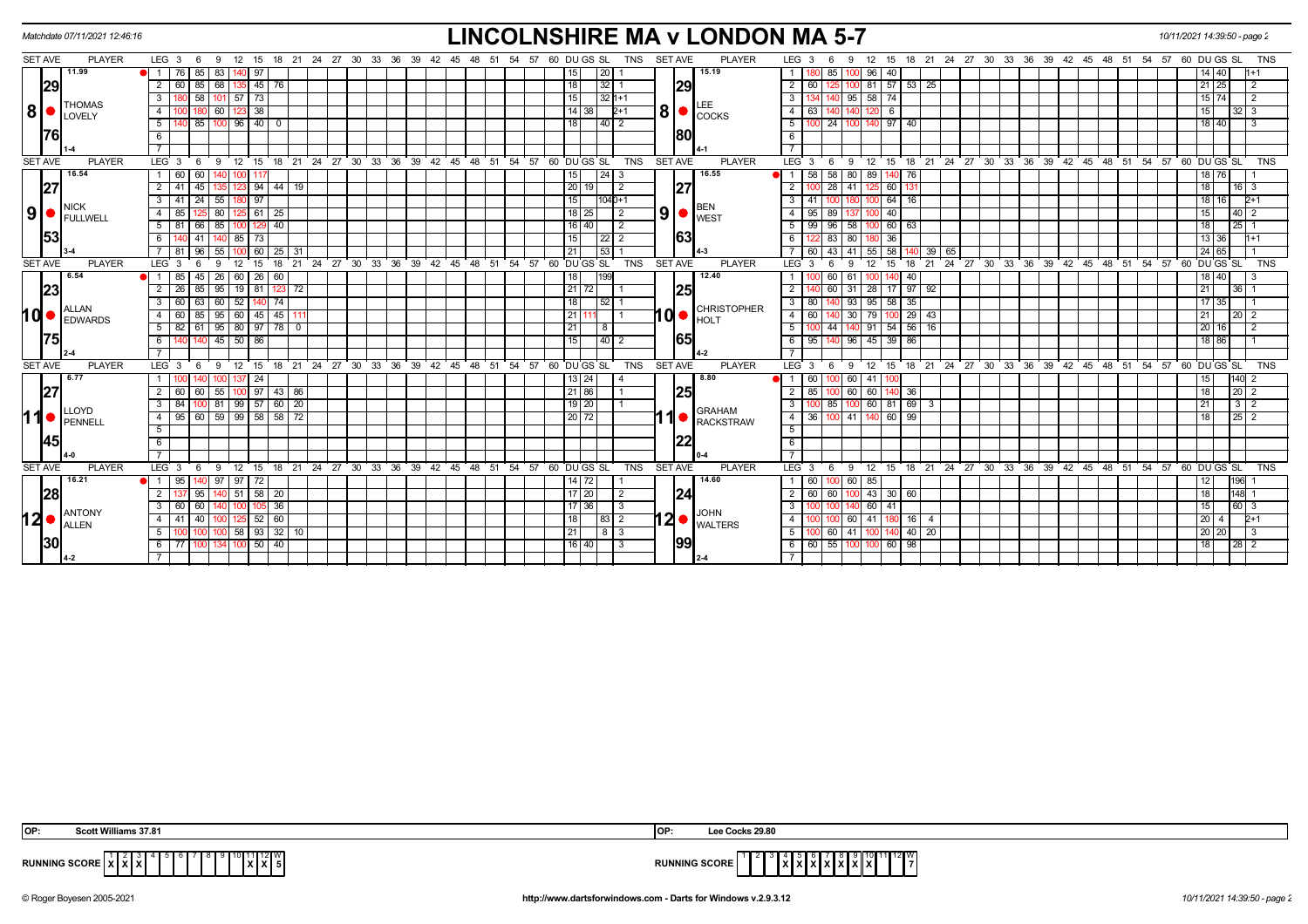| <b>LINCOLNSHIRE MA</b> |     |              |             |       |                |            |             |                          |      |     |             | LONDON MA            |     |      |        |            |             |            |             |            |      |     |             |
|------------------------|-----|--------------|-------------|-------|----------------|------------|-------------|--------------------------|------|-----|-------------|----------------------|-----|------|--------|------------|-------------|------------|-------------|------------|------|-----|-------------|
| <b>PLAYER</b>          | W/L | <b>ILWON</b> | <b>LOST</b> | AVE   | <b>TAVE</b>    | <b>PTS</b> | <b>DRTS</b> | <b>TON</b>               | TON+ | 180 | <b>TONS</b> | I PLAYER             | W/L | LWON | l LOST | <b>AVE</b> | <b>TAVE</b> | <b>PTS</b> | <b>DRTS</b> | <b>TON</b> | TON+ | 180 | <b>TONS</b> |
| Kev Leadenham          |     |              |             | 26.32 | 13.35          | 2500       | 95          |                          |      |     | $10 + 7$    | Gene Hill            |     |      |        | 22.74      | 6.01        | 2160       | 95          |            |      |     | $4+1$       |
| <b>Scott Williams</b>  |     |              |             | 37.81 |                | 2004       | 53          |                          |      |     | $7+2$       | Lewis McGurn         |     |      |        | 30.12      | 11.41       | 1536       | 51          |            |      |     | $8 + 1$     |
| <b>Eddie Lovely</b>    |     |              |             | 29.12 | 12.96          | 2854       | 98          |                          |      |     | $7+2$       | David Wawrzewski     |     |      |        | 26.65      | 13.00       | 2585       | 97          |            |      |     | $10+1$      |
| Simon Stainton         |     |              |             |       |                | 2251       | 83          |                          |      |     |             | Daniel Dav           | W   |      |        | 27.94      | 7.55        | 2403       | ŏb          |            |      |     | $5 + 1$     |
| Dave Wilson            |     |              |             | 23.87 | 11.39          | 2769       | 116         |                          |      |     |             | Jason Gallagher      | W   |      |        | 24.58      | 9.45        | 2802       | 114         |            |      |     |             |
| Karl Forrington        |     |              |             | 25.86 | 11.83          | 3181       | 123         |                          |      |     | $9 + 1$     | <b>Tommy Sanwell</b> | W   |      |        | 26.80      | 15.36       | 3270       | 22          |            |      |     | $10+2$      |
| <b>Bradley Butler</b>  |     |              |             | 20.49 | 6.91           | 1721       | 84          |                          |      |     | 'n          | Matt Wood            | W   |      |        | 23.58      | 7.46        | 2004       |             |            |      |     |             |
| <b>Thomas Lovely</b>   |     |              |             | 29.76 | 11.99          | 2381       | -80         |                          |      |     | $7+2$       | Lee Cocks            | W   |      |        | 29.80      | 15.19       | 2473       |             |            |      |     | $11+1$      |
| <b>Nick Fullwell</b>   |     |              |             | 27.53 | 16.54          | 3304       | 120         |                          |      |     | $12+7$      | <b>Ben West</b>      | W   |      |        | 27.63      | 16.55       | 3426       | 124         |            |      |     | $11+2$      |
| Allan Edwards          |     |              |             | 23.75 | 6.54           | 2707       | 114         |                          |      |     |             | Christopher Holt     | W   |      |        | 25.65      | 12.40       | 2950       | 115         |            |      |     | 10          |
| Lloyd Pennell          |     |              |             | 27.45 | 6.77           | 2004       | 73          |                          |      |     |             | I Graham Rackstraw   |     |      |        | 25.22      | 8.80        | 1816       | 72          |            |      |     |             |
| Antony Allen           |     |              |             | 28.30 | $16.2^{\circ}$ | 2915       | 103         |                          |      |     |             | John Walters         |     |      |        | 24.99      | 14.60       | 2574       | 03          | 10         |      |     | $12 + 1$    |
| <b>TOTALS</b>          |     | 32           |             | 26.79 | 0.00           | 30591      | 1142        | $\overline{\phantom{a}}$ |      |     | $103 + 9$   | <b>I TOTALS</b>      | W   | 33   |        | 26.15      | 0.00        | 29999      | 1147        |            | 29   |     | $104 + 10$  |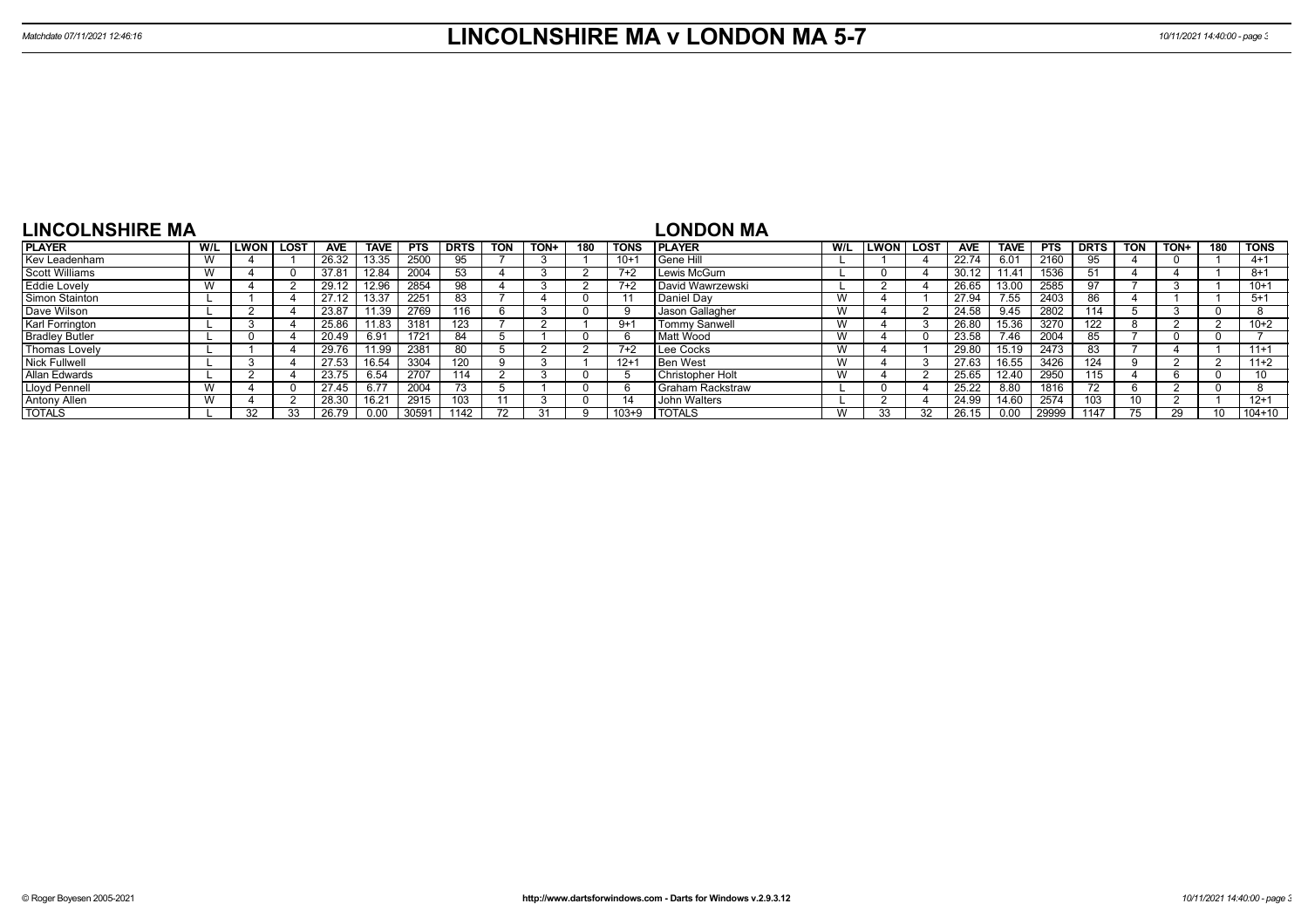| Matchdate 06/11/2021 13:04:30                 |                                                                                    | <b>LINCOLNSHIRE MB v LONDON MB 5-7</b>                                                                                                               |                                                                                            | 10/11/2021 14:40:24 - page     |
|-----------------------------------------------|------------------------------------------------------------------------------------|------------------------------------------------------------------------------------------------------------------------------------------------------|--------------------------------------------------------------------------------------------|--------------------------------|
| <b>SET AVE</b><br><b>PLAYER</b>               |                                                                                    | LEG 3 6 9 12 15 18 21 24 27 30 33 36 39 42 45 48 51 54 57 60 DUGS SL TNS SETAVE<br><b>PLAYER</b>                                                     | LEG 3 6 9 12 15 18 21 24 27 30 33 36 39 42 45 48 51 54 57 60 DUGS SL                       | TNS                            |
| 10.15                                         | 85   98   45   55   84   24<br>$\mathbf{1}$                                        | 13.80<br> 18                                                                                                                                         | 1 100 60 60 100 77 <br>$84 \mid 20$                                                        |                                |
| 23                                            | 30 83 40 140 28 30 10<br>$\overline{2}$                                            | 23<br> 24 10 <br>l 2                                                                                                                                 | 2   81   41   60   81   100   64   25                                                      | 21<br> 49                      |
|                                               | $3   66   85   100   140   56   36   0   18$                                       | 24 18 <br>$\overline{2}$                                                                                                                             | 3   41   45   60   140   180   19   8   4                                                  | 24<br>$-4$ 1+1                 |
| <b>IMARTY</b><br>$1$ $\bullet$<br>RICHARDS    | 17   99   45   134   82   124<br>4 <sup>1</sup>                                    | <b>JOHN</b><br>l 18 h<br>$\sqrt{2}$<br>$\blacksquare$                                                                                                | 4   26   60   43   90   180                                                                | 15<br>$1020 + 1$               |
|                                               | 5 <sub>1</sub><br>100 17 85 85 26 44                                               | l 18 l<br> 144  1                                                                                                                                    | $5$   41   100   140   85   59   56   20                                                   | $21$ 20<br>$\overline{2}$      |
| <b>20</b>                                     | 6 6 6 82 83 99 137 35                                                              | 65 <br>$\overline{18}$<br>$5\overline{11}$                                                                                                           | 6 80 140<br>$100$ 100 45 36                                                                | 18 36<br>3                     |
|                                               | 85 55 65 85 97 54 40                                                               | 20   40                                                                                                                                              | 7 60 85 81 60 40 40 70                                                                     | 21                             |
| <b>SET AVE</b><br><b>PLAYER</b>               | LEG <sub>3</sub><br>6 9 12 15 18 21 24 27 30 33 36 39 42 45 48 51 54 57 60 DUGS SL | TNS<br>SET AVE<br><b>PLAYER</b>                                                                                                                      | LEG 3<br>6 9 12 15 18 21 24 27 30 33 36 39 42 45 48 51 54 57 60 DUGS SL                    | <b>TNS</b>                     |
| 5.85                                          | $3$   7   78   59   43   55<br>1                                                   | 13.68<br>256<br>18                                                                                                                                   | 1 57 100 56 100 140 48                                                                     | 18 48                          |
| 21                                            | $\overline{2}$<br>$55 \mid 97 \mid 44 \mid 80$                                     | $\overline{15}$<br>$100$ 1<br> 28                                                                                                                    | 2 92 79 128 140 46 16                                                                      | $16$ 16<br>$\overline{2}$      |
|                                               | $99$ 59 43 60<br>3 <sup>1</sup>                                                    | 120 1<br> 15                                                                                                                                         | 3 81 40 100 140 40                                                                         | 14 40<br>-3                    |
| <b>IMICK</b><br> 2 ●                          | 9 95 81 78 59 23 140 16<br>4                                                       | <b>SCOTT</b><br>2  <sub>o</sub><br>22 16                                                                                                             | 4   43   43   43   55   100   57   80   60                                                 | 24<br>120                      |
| <b>CONNERTON</b>                              | $5-1$<br>$124 \ 100$<br>60 29                                                      | <b>ARTISS</b><br>15<br>188 2                                                                                                                         | $5 \vert$<br>  90   91   40                                                                | 14 40                          |
| 1661                                          | 6                                                                                  | 190                                                                                                                                                  | 6                                                                                          |                                |
|                                               | $\overline{7}$                                                                     |                                                                                                                                                      | $\overline{7}$                                                                             |                                |
| <b>SET AVE</b><br><b>PLAYER</b>               | $12$ 15<br>LEG 3<br>9<br>6                                                         | 18 21 24 27 30 33 36 39 42 45 48 51 54 57 60 DUGS SL<br><b>TNS</b><br><b>SET AVE</b><br><b>PLAYER</b>                                                | LEG 3<br>9 12 15 18 21 24 27 30 33 36 39 42 45 48 51 54 57 60 DUGS SL<br>6                 | <b>TNS</b>                     |
| 9.46                                          | 1   80   60   80   125   29   102   21   4                                         | 8.62<br>$\sqrt{23}$ 4<br>$\vert$ 2                                                                                                                   | 1   60   30   60   81   140   95   19   12                                                 | 24<br>$\sqrt{4}$               |
| 23                                            | $\overline{2}$<br>140 46 54 122 20 16 0<br>99                                      | 24 <br>  4   2<br>122                                                                                                                                | $\overline{2}$<br>  60   30   40   81   60   105   25                                      | $24$ 25<br>2                   |
|                                               | 3 81 44 97 59 55 93 52 10<br>10                                                    | 26 10                                                                                                                                                | $3   85   41   55   99   40   60   57   0   44$                                            | 27<br>20 <sub>1</sub>          |
| IJON.<br>$3$ $\bullet$ $\frac{100N}{BYWATER}$ | 180 29 87 88 40<br>$\overline{4}$<br>77                                            | <b>MATT</b><br>$3$ $\bullet$ $\overline{\phantom{a}}$ $\overline{\phantom{a}}$ $\overline{\phantom{a}}$ $\overline{\phantom{a}}$<br>$17$ 40<br>$D+1$ | 4 60 43 100 180 42                                                                         | 15<br>$761+1$                  |
|                                               | $5$ 58 86 34 137 94 60                                                             | 118<br>$32$ 1                                                                                                                                        | 5   60   45   81   95   41   137   42                                                      | 20 42                          |
| 1761                                          | $62$ 99 80 60 140 60<br>$6\overline{}$                                             | 117 60                                                                                                                                               | 6 81 42 84 44<br>10C                                                                       | 15<br>150 1                    |
|                                               | $\overline{7}$                                                                     |                                                                                                                                                      | $7^{\circ}$                                                                                |                                |
| <b>SET AVE</b><br><b>PLAYER</b>               | LEG 3 6 9 12 15 18 21 24 27 30 33 36 39 42 45 48 51 54 57 60 DUGS SL               | <b>PLAYER</b><br><b>TNS</b><br><b>SET AVE</b>                                                                                                        | LEG 3<br>9 12 15 18 21 24 27 30 33 36 39 42 45 48 51 54 57 60 DUGS SL<br>6                 | <b>TNS</b>                     |
| 13.64                                         | $\overline{1}$<br>55   60<br>60   60<br>22<br>16<br>8                              | 8.38<br>26<br>-2                                                                                                                                     | $1 \mid 60$<br>58<br>58<br>99<br>44 31<br>$\mathbf 0$                                      | 24<br>16                       |
| 23                                            | $\overline{2}$<br>43 70 140 59 100 35 14 40                                        | 23<br> 23 40 <br>$\vert 2 \vert$                                                                                                                     | 2 60 45 58 46 58 57 59<br>80                                                               | 24<br>38                       |
|                                               | $\overline{3}$<br>59<br>100 85 85 132 40                                           | 17 40 <br>$\overline{2}$                                                                                                                             | 3 60 26 40 57 79                                                                           | 15                             |
| <b>ITONY</b><br> 4                            | 43 60 97 70 40 57 46<br>$\overline{4}$                                             | <b>STEVEN</b><br>41 <sup>°</sup><br>$\overline{21}$<br>88                                                                                            | 4   47   100   39   43   95   99   46  <br>32                                              | 23<br>32                       |
| <b>I</b> HILL                                 | 140 26 60 47 44 85<br>$\overline{5}$                                               | BEASLEY<br>118<br>$199$ 1                                                                                                                            | 5   81   83   81   23   134   99                                                           | 18 99                          |
|                                               | 6<br>140 81 100 44 112<br>$\mathbf 0$                                              | 12<br> 18 <br>$\sqrt{24}$ 3                                                                                                                          | 6 96 85 46 134 100<br>$35 \mid 5$                                                          | 20 5<br>$\overline{2}$         |
|                                               | $\overline{7}$<br>$80$ 18<br>45<br>59<br>30                                        | 15<br>1070+1                                                                                                                                         | 7 <sup>1</sup><br>$96$ 82 88                                                               | 15 88                          |
| <b>SET AVE</b><br><b>PLAYER</b>               | LEG <sub>3</sub><br>6<br>- 9                                                       | 12 15 18 21 24 27 30 33 36 39 42 45 48 51 54 57 60 DUGS SL<br><b>SET AVE</b><br><b>PLAYER</b><br>TNS                                                 | 12 15 18 21 24 27 30 33 36 39 42 45 48 51 54 57 60 DUGS SL<br>LEG <sub>3</sub><br>6<br>່ 9 | TNS                            |
| 13.75                                         | 1   85   81   95   140   32   68                                                   | 8.81<br>18 68<br>l 1                                                                                                                                 | 1 140 41 41 60 129<br>65                                                                   | 18 I<br> 25 <br>$\overline{2}$ |
| 25                                            | $\overline{2}$<br>140 41 30 47<br>81<br>150<br>12                                  | 20 12 <br> 24<br>$\vert$ 2                                                                                                                           | $\overline{2}$<br>60<br>$100$ 41 57<br>43                                                  | 18<br>100 2                    |
|                                               | $\overline{3}$<br>100 43 83 138 42 10<br>85                                        | 21 10 <br>$\vert$ 2                                                                                                                                  | 3   68   81   45   60   55   98   54                                                       | 21<br>40                       |
| <b>ADAM</b><br>$5\bullet$                     | $\overline{4}$<br>100 41   125   100   41                                          | <b>DIOGO</b><br>$50$ Fortela<br>15<br> 94 3                                                                                                          | 35 137 140 54 35<br>4                                                                      | $15 \mid 35 \mid$              |
| <b>BECK</b>                                   | 5<br>15811420<br>55<br>140 100                                                     | I 21 I 6                                                                                                                                             | 5   41   60   60   40   60   72   92                                                       | 21<br>l 76 l                   |
| 38                                            | 6                                                                                  | 34                                                                                                                                                   | 6                                                                                          |                                |
|                                               | $\overline{7}$                                                                     |                                                                                                                                                      | $\overline{7}$                                                                             |                                |
| <b>SET AVE</b><br><b>PLAYER</b>               | 9 12 15 18 21 24 27 30 33 36 39 42 45 48 51 54 57 60 DUGSSL<br>LEG 3<br>6          | <b>TNS</b><br><b>SET AVE</b><br><b>PLAYER</b>                                                                                                        | $LEG^{\prime}$ 3<br>6 9 12 15 18 21 24 27 30 33 36 39 42 45 48 51 54 57 60 DUGS SL         | <b>TNS</b>                     |
| 14.34                                         | $\overline{1}$<br>100 26 140                                                       | 12.64<br>14<br>$\vert$ 4                                                                                                                             | 58 79 60<br>$\overline{1}$                                                                 | 12<br>164                      |
| 26                                            | $2$ 85 60 95 60 60 90                                                              | 26<br> 18 <br>  51                                                                                                                                   | 60   42   45   91   100   40<br>$\overline{2}$                                             | 19 40<br>2                     |
|                                               | $3-1$<br>0 60 96 41 84 100<br>20                                                   | 20 20<br>l 2                                                                                                                                         | 3   60   60   55   41   95   84                                                            | 18<br>106                      |
| $ 6  \bullet  _{\text{WATT}}$                 | 55<br>$\mathbf{\Delta}$<br>32                                                      | <b>WAYNE</b><br>$60$ $\degree$ BROWN<br>l 14 I :<br>-3                                                                                               | 4<br>60 60 45 59<br>59                                                                     |                                |
|                                               | 64 60 60 45 105 57<br>$5-1$                                                        | 18<br>110 1                                                                                                                                          | 60 58 121<br>$5-1$<br>66 56                                                                | 18 56<br>$\overline{2}$        |
| 1701                                          | 70   83<br>6<br>58                                                                 | 96<br>190 1<br>12                                                                                                                                    | 66<br>6<br>60                                                                              | 14 66<br>$\overline{3}$        |
|                                               | 7<br>60<br>60   43<br>43<br>  43                                                   | 18<br>112                                                                                                                                            | $\overline{7}$<br>45<br>60<br>91<br>40                                                     | 16 40<br>-2                    |
| <b>SET AVE</b><br><b>PLAYER</b>               | LEG <sub>3</sub><br>6 9 12 15 18 21 24 27 30 33 36 39 42 45 48 51 54 57 60 DUGS SL | <b>PLAYER</b><br>TNS<br><b>SET AVE</b>                                                                                                               | LEG 3<br>6 9 12 15 18 21 24 27 30 33 36 39 42 45 48 51 54 57 60 DUGS SL                    | TNS                            |
| 11.57                                         | $1 \mid 22 \mid$<br>00 81 60 45 45                                                 | 11.58<br>148I                                                                                                                                        | $1$ 1 41 81<br>44 83<br>91   40<br>121                                                     | 21 40                          |
| 24                                            | 2 21 58 60 100                                                                     | 27<br>$122$ 2<br>15                                                                                                                                  | $\overline{2}$<br>64 121<br>54<br>128                                                      | $14 \overline{)54}$            |
|                                               | 3                                                                                  | 12  <br>  24   4                                                                                                                                     | $\overline{\phantom{a}3}$ T<br>97<br>140  30 I<br>134                                      | 15 97<br>-3                    |
| <b>CHRIS</b><br>$\overline{7}$                | 140 100 45 100 22 12 0<br>$\overline{4}$<br>78                                     | BEN<br> 24 <br>  4   3                                                                                                                               | 4   81   100   62   180   31   37   0   10                                                 | 22 10<br>$1+1$                 |
| <b>HAYNES</b>                                 | $\overline{5}$                                                                     | CHEESEMAN                                                                                                                                            | 5 <sup>5</sup>                                                                             |                                |
|                                               | 6                                                                                  | 1831                                                                                                                                                 | 6                                                                                          |                                |
|                                               | $\overline{7}$                                                                     |                                                                                                                                                      |                                                                                            |                                |
|                                               |                                                                                    |                                                                                                                                                      |                                                                                            |                                |

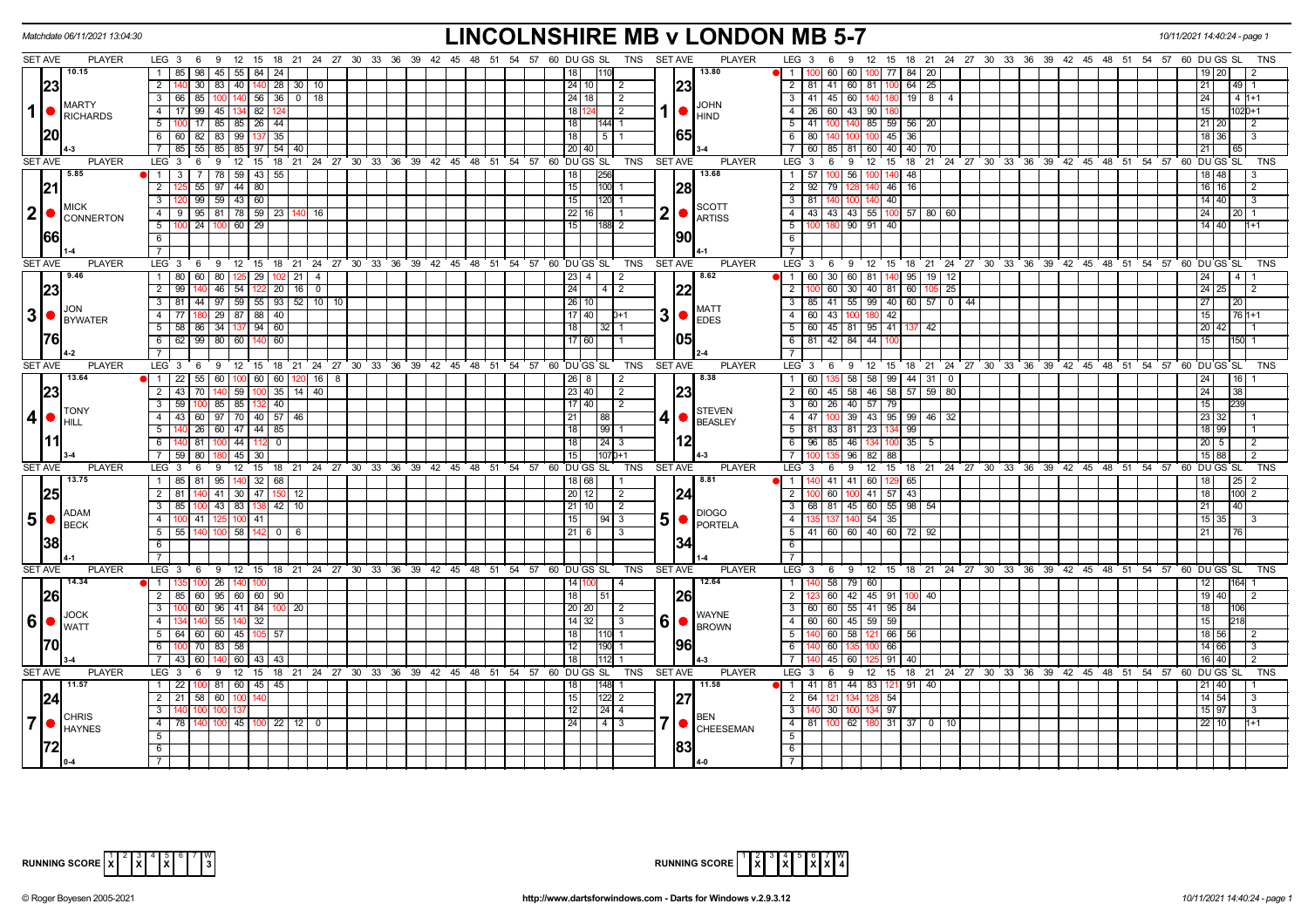|                |      | Matchdate 06/11/2021 13:04:30 |                                  |      |                     |                   |         |                            |        |         |                |    |                         |  |                        |  |  |                 |                                                           |                       |            |                |    | <b>LINCOLNSHIRE MB v LONDON MB 5-7</b>        |                    |                                      |                |                               |                         |             |                      |                 |                |        |          |                                                            |  |    | 10/11/2021 14:40:37 - page 2 |    |                      |            |                |  |
|----------------|------|-------------------------------|----------------------------------|------|---------------------|-------------------|---------|----------------------------|--------|---------|----------------|----|-------------------------|--|------------------------|--|--|-----------------|-----------------------------------------------------------|-----------------------|------------|----------------|----|-----------------------------------------------|--------------------|--------------------------------------|----------------|-------------------------------|-------------------------|-------------|----------------------|-----------------|----------------|--------|----------|------------------------------------------------------------|--|----|------------------------------|----|----------------------|------------|----------------|--|
| <b>SET AVE</b> |      | <b>PLAYER</b>                 | $LEG_36$                         |      | - 9                 | 12                | 15      |                            |        |         |                |    |                         |  |                        |  |  |                 | 18 21 24 27 30 33 36 39 42 45 48 51 54 57 60 DU GS SL     |                       | TNS        | <b>SET AVE</b> |    | <b>PLAYER</b>                                 |                    | LEG <sub>3</sub>                     | 6              | 9                             | 15<br>12                |             |                      |                 |                |        |          | 18 21 24 27 30 33 36 39 42 45 48 51 54 57 60 DU GS SL      |  |    |                              |    |                      |            | <b>TNS</b>     |  |
|                |      | 10.42                         |                                  | 96   | 98                  | - 5               |         | 35                         | - 5    |         |                |    |                         |  |                        |  |  |                 | 21 5                                                      |                       |            |                |    | 16.37                                         |                    | 45                                   | 60             | 45                            |                         |             |                      |                 |                |        |          |                                                            |  |    |                              |    |                      | 28 I       |                |  |
|                | 22   |                               | $\overline{2}$                   | 60   | 60                  |                   | -51     | 94                         | 27     |         |                |    |                         |  |                        |  |  |                 | 23 9                                                      |                       |            |                | 22 |                                               | $\overline{2}$     |                                      |                | 26                            | 45                      | 60          | 56                   | 16              |                |        |          |                                                            |  |    |                              | 24 |                      | 60         |                |  |
|                |      |                               | 3                                | 58   | 60 l<br>100         |                   | 44   59 |                            | 100 41 |         |                |    |                         |  |                        |  |  |                 |                                                           | 39 2                  |            |                |    |                                               | - 3 I              | 60 I                                 | 81             | 60 I                          | 60<br>140               |             | 40 60                |                 |                |        |          |                                                            |  |    |                              |    | 21 60                |            |                |  |
| 8 •            |      | NEIL<br><b>I</b> WARD         | $\overline{4}$                   | 96   | 58                  |                   |         | $141$ 41 41 39 30 10       |        |         |                |    |                         |  |                        |  |  |                 | 29 10                                                     |                       |            | 8 <sup>1</sup> |    | <b>MATT</b><br><b>WINZAR</b>                  | $\overline{4}$     | 25                                   |                |                               | 43                      |             | 55   68              | 72              | 9   0          |        |          |                                                            |  |    |                              | 30 |                      |            | $\overline{2}$ |  |
|                |      |                               | 51                               | 43   | 45 60 95 90 54 58   |                   |         |                            |        |         |                |    |                         |  |                        |  |  | 21              | 56                                                        |                       |            |                |    |                                               | 5                  |                                      |                | 60 41 55 45                   |                         |             | $140$ 20             |                 |                |        |          |                                                            |  |    |                              |    | 21 20                |            | $\overline{2}$ |  |
|                | 1051 |                               | - 6 I                            | -81  | 45                  |                   | 45 60   |                            |        |         |                |    |                         |  |                        |  |  | l 15 l          |                                                           | 1170                  |            |                |    |                                               |                    |                                      | 70             | -81                           |                         | 32          |                      |                 |                |        |          |                                                            |  |    |                              |    | 32                   |            | $\overline{2}$ |  |
|                |      |                               |                                  | 30   |                     |                   |         | 83   90   58               |        |         |                |    |                         |  |                        |  |  |                 | 17 58                                                     |                       |            |                |    |                                               |                    |                                      |                | 45 I                          | 41 I<br>20              |             |                      |                 |                |        |          |                                                            |  |    |                              |    | 15                   |            | 1151+1         |  |
| <b>SET AVE</b> |      | <b>PLAYER</b>                 | LEG <sub>3</sub>                 |      | -9<br>-6            | $12 \overline{ }$ | 15      |                            |        |         |                |    | 18 21 24 27 30 33 36 39 |  | $42 \quad 45 \quad 48$ |  |  |                 | 51 54 57 60 DUGS SL                                       |                       | <b>TNS</b> | <b>SET AVE</b> |    | <b>PLAYER</b>                                 | LEG <sub>3</sub>   |                                      | 6              | -9                            | 15<br>12                | 18          |                      |                 |                |        |          | $21$ 24 27 30 33 36 39 42 45 48 51                         |  | 54 | 57 60 DU GS SL               |    |                      |            | <b>TNS</b>     |  |
|                |      | 10.17                         | $1$ 81                           |      | 60<br>60            |                   |         |                            |        |         |                |    |                         |  |                        |  |  | 15              |                                                           | $\left  60 \right  2$ |            |                |    | 11.98                                         |                    |                                      |                | 60                            | 97 68                   | 36          |                      |                 |                |        |          |                                                            |  |    |                              |    | 16 36                |            |                |  |
|                | 25   |                               | $\overline{2}$                   |      | 43                  |                   |         | $85$ 73                    |        |         |                |    |                         |  |                        |  |  |                 | $18$ 73                                                   | -3                    |            |                | 28 |                                               | $\overline{2}$     | 96                                   |                |                               | 60 99                   |             |                      |                 |                |        |          |                                                            |  |    |                              |    | 15                   | 25 I       |                |  |
|                |      | RICHARD                       | 3 <sup>1</sup>                   | 60   | 60                  |                   |         | 59   100   30              |        |         |                |    |                         |  |                        |  |  | 18              |                                                           | 135                   |            |                |    | <b>DEAN</b>                                   | 3                  | 57                                   | 81             | 41                            | 55<br>59                |             | 28                   |                 |                |        |          |                                                            |  |    |                              |    | 28<br>21             |            | 0+1            |  |
| 9 <sup>1</sup> |      | <b>SELBY</b>                  | 4 58                             |      | $100$ 60 60 17      |                   |         |                            |        |         |                |    |                         |  |                        |  |  | 15 <sub>l</sub> |                                                           | $146$ 1+1             |            | 9 <sub>l</sub> |    | COUGHLAN                                      | $-4$               |                                      |                |                               | $31$ 90                 |             |                      |                 |                |        |          |                                                            |  |    |                              |    | $15$ 90              |            |                |  |
|                |      |                               | $5 \mid 41$                      |      | $57$ $58$ $85$ $28$ |                   |         |                            |        |         |                |    |                         |  |                        |  |  | 18              |                                                           | 132                   |            |                |    |                                               | 5                  |                                      |                | 74                            | 59 45                   |             | 33 32                |                 |                |        |          |                                                            |  |    |                              |    | $21 \ 32$            |            | $\overline{2}$ |  |
|                | 38   |                               | 6                                |      |                     |                   |         |                            |        |         |                |    |                         |  |                        |  |  |                 |                                                           |                       |            |                | 18 |                                               | 6                  |                                      |                |                               |                         |             |                      |                 |                |        |          |                                                            |  |    |                              |    |                      |            |                |  |
|                |      |                               | $\overline{7}$                   |      |                     |                   |         |                            |        |         |                |    |                         |  |                        |  |  |                 |                                                           |                       |            |                |    |                                               | $\overline{7}$     |                                      |                |                               |                         |             |                      |                 |                |        |          |                                                            |  |    |                              |    |                      |            |                |  |
| <b>SET AVE</b> |      | <b>PLAYER</b>                 | LEG <sup>3</sup>                 |      | - 9                 | $12^{\circ}$      | 15      | 18                         | ີ 21   |         |                |    |                         |  |                        |  |  |                 | 24 27 30 33 36 39 42 45 48 51 54 57 60 DUGS SL            |                       | <b>TNS</b> | <b>SET AVE</b> |    | <b>PLAYER</b>                                 | LEG <sup>'</sup> 3 |                                      | 6              | -9                            | $12 \overline{ }$<br>15 | 18          |                      |                 |                |        |          | 21 24 27 30 33 36 39 42 45 48 51 54 57 60 DUGS SL          |  |    |                              |    |                      |            | <b>TNS</b>     |  |
|                |      | 9.60                          |                                  | 58   | 58<br>-53           |                   | 96   60 | 100                        |        | $44$ 0  | $\mathbf 0$    | 16 |                         |  |                        |  |  | l 30 l          |                                                           | 16                    |            |                |    | 5.05                                          |                    |                                      | 43             | 58                            | 41                      |             | $21 \mid 26 \mid 37$ |                 | $\boxed{0}$ 10 |        |          |                                                            |  |    |                              |    | 28 10                |            | 2              |  |
|                | 20   |                               | $\overline{2}$                   |      | 48 100 60 27 96 48  |                   |         |                            |        |         |                |    |                         |  |                        |  |  | 18              |                                                           | 1122                  |            |                | 20 |                                               | $\overline{2}$     | 57                                   | $\sqrt{97}$    | 78 59 60 74 76                |                         |             |                      |                 |                |        |          |                                                            |  |    |                              |    | $21\overline{76}$    |            |                |  |
|                |      | CALLUM                        | 3                                | 59   | $-41$               |                   |         | 91 140 57 52               |        |         |                |    |                         |  |                        |  |  |                 | 21 52                                                     |                       |            |                |    | <b>LIAM</b>                                   | $\overline{3}$     |                                      |                | $96$   26   59   58   58   97 |                         |             |                      |                 |                |        |          |                                                            |  |    |                              |    |                      |            |                |  |
| ∣d•            |      | <b>WILSON</b>                 | 4                                | 95   | 34                  |                   |         | 60 100 52 60               |        |         |                |    |                         |  |                        |  |  |                 | 20 60                                                     | $\overline{2}$        |            |                |    | $10\bullet$ $\bullet$                         | 4 I                | 57                                   |                | $60 \ 96 \ 40 \ 60 \ 0$       |                         |             |                      |                 |                |        |          |                                                            |  |    |                              | 21 |                      | 48         |                |  |
|                |      |                               | 5 <sub>1</sub>                   | 44   |                     |                   |         | 44 95 29 29 80             |        |         |                |    |                         |  |                        |  |  | 21 I            |                                                           | $140$ 1               |            |                |    |                                               |                    | 5   60   60   83   85   79   59   75 |                |                               |                         |             |                      |                 |                |        |          |                                                            |  |    |                              |    | 20<br>75             |            |                |  |
|                |      |                               |                                  |      | 6 83 58 85          |                   |         | $44$   99   32             |        |         |                |    |                         |  |                        |  |  | 21 11           |                                                           |                       |            |                | 25 |                                               | 6                  | 60                                   | 58 40 1        |                               | $59$ 56                 |             | $58 \mid 58$         |                 |                |        |          |                                                            |  |    |                              |    | 21                   | 112        |                |  |
|                |      |                               |                                  |      | 23                  |                   |         | 43   95   50               |        | $14$ 13 | $\overline{0}$ | 9  | $\mathbf 0$             |  |                        |  |  | 33              |                                                           | 4 0 + 1               |            |                |    |                                               |                    |                                      |                | 85                            | 59 85                   |             | $59 \mid 36 \mid$    | 10 <sup>1</sup> |                | 0 0 10 |          |                                                            |  |    |                              | 31 | 10                   |            |                |  |
| <b>SET AVE</b> |      | <b>PLAYER</b>                 | LEG <sub>3</sub>                 |      |                     |                   | 15      | 18                         | 21     | 24      | 27             |    | 30 33 36 39             |  | $42 \t 45 \t 48$       |  |  |                 | 51 54 57 60 DUGS SL                                       |                       | <b>TNS</b> | <b>SET AVE</b> |    | <b>PLAYER</b>                                 | $LEG_3$            |                                      |                |                               | 15                      | 18          | 21                   | 24              | $27 \cdot 30$  |        | 33 36 39 | 42 45 48 51                                                |  | 54 | 57 60 DU GS SL               |    |                      |            | <b>TNS</b>     |  |
|                |      | 11.41                         | 1   83                           |      | 60                  |                   |         | $121$   98   36   20       |        |         |                |    |                         |  |                        |  |  |                 | 20   20                                                   |                       |            |                |    | 7.85                                          |                    | 45                                   | 60             |                               |                         | 85 96 43 39 |                      |                 |                |        |          |                                                            |  |    |                              | 21 |                      | 33         |                |  |
|                | 23   |                               | $\overline{2}$                   |      | 60                  |                   |         | 41 47 64 54                |        |         |                |    |                         |  |                        |  |  |                 | 21 54                                                     | 2                     |            |                | 21 |                                               | $\overline{2}$     |                                      | 80 55 36       |                               | 45 55                   | 78          |                      |                 |                |        |          |                                                            |  |    |                              |    | 18                   | 152        |                |  |
|                |      | <b>BRADLEY</b>                | $3 \mid 41$                      |      | $140$ 41            |                   |         | $125$ 60 $38$              |        |         |                |    |                         |  |                        |  |  | 18              |                                                           |                       |            |                |    | <b>STEVE</b>                                  | $\overline{3}$     |                                      | 60 l           | $140$ 53 43 19 6              |                         |             |                      |                 |                |        |          |                                                            |  |    |                              |    | 19 <sup>1</sup><br>6 |            | $1 + 1$        |  |
| ∣1             |      | BUTLER                        | $\overline{4}$                   |      |                     |                   |         | $145$ 56                   |        |         |                |    |                         |  |                        |  |  |                 | 18 56                                                     | 3                     |            |                |    | <b>FERGUSON</b>                               | $-4$               |                                      | $58$   96   36 |                               | 125 56                  |             |                      |                 |                |        |          |                                                            |  |    |                              |    |                      |            |                |  |
|                |      |                               | 5 60 90                          |      |                     |                   |         | 180 25 28 78 8 16 16       |        |         |                |    |                         |  |                        |  |  |                 | 26   16                                                   | $D+1$                 |            |                |    |                                               |                    | $5$ 59 60 100 140 90 36 12 0         |                |                               |                         |             |                      |                 | - 2            |        |          |                                                            |  |    |                              |    | 27                   | $2 \mid 2$ |                |  |
|                | 78   |                               | 6                                |      |                     |                   |         |                            |        |         |                |    |                         |  |                        |  |  |                 |                                                           |                       |            |                | 88 |                                               | 6                  |                                      |                |                               |                         |             |                      |                 |                |        |          |                                                            |  |    |                              |    |                      |            |                |  |
|                |      |                               | $\overline{7}$                   |      |                     |                   |         |                            |        |         |                |    |                         |  |                        |  |  |                 |                                                           |                       |            |                |    |                                               | $\overline{7}$     |                                      |                |                               |                         |             |                      |                 |                |        |          |                                                            |  |    |                              |    |                      |            |                |  |
| <b>SET AVE</b> |      | <b>PLAYER</b><br>9.45         | LEG <sub>3</sub>                 |      | - 6<br>- 9          |                   |         |                            |        |         |                |    |                         |  |                        |  |  |                 | 12 15 18 21 24 27 30 33 36 39 42 45 48 51 54 57 60 DUGSSL | $3D+1$                | TNS        | <b>SET AVE</b> |    | <b>PLAYER</b><br>6.04                         |                    | LEG <sub>3</sub>                     | - 6            | - 9                           |                         |             |                      |                 |                |        |          | 12 15 18 21 24 27 30 33 36 39 42 45 48 51 54 57 60 DUGS SL |  |    |                              |    |                      |            | <b>TNS</b>     |  |
|                | 24   |                               | $\blacksquare$<br>2 <sup>1</sup> | 45   | $45$   22  <br>1001 | 100               |         | 83 41 65 62<br>$100$ 81 39 |        |         |                |    |                         |  |                        |  |  | 18 <sup>1</sup> |                                                           | 36 3                  |            |                | 27 |                                               | $\overline{2}$     | 83<br>42                             | 41<br>100      | 85<br>0 90 61 96 56 56        | 55                      |             | 61 36                |                 |                |        |          |                                                            |  |    |                              |    | 19 36<br>21   56     |            |                |  |
|                |      |                               | 3 <sup>1</sup>                   | 60 I | 00181               |                   |         | $57$ 57                    |        |         |                |    |                         |  |                        |  |  | l 18 l          |                                                           | 21 2                  |            |                |    |                                               | $\overline{3}$     |                                      | $82$   55   60 |                               | 140<br>124              | 40          |                      |                 |                |        |          |                                                            |  |    |                              |    | 18 40                |            | 2              |  |
|                |      | SHANE<br>$12 \bullet$ SHANE   | 4 I                              |      | 30   26   45   100  |                   |         |                            |        |         |                |    |                         |  |                        |  |  | l 15 l          |                                                           | $1160$ 2              |            |                |    | $12$ $\bullet$ $\overline{P^{ANNY}}$ FAULKNER |                    | 4   95   100   96   78   92   40     |                |                               |                         |             |                      |                 |                |        |          |                                                            |  |    |                              |    | 16 40                |            |                |  |
|                |      |                               | 5                                |      |                     |                   |         |                            |        |         |                |    |                         |  |                        |  |  |                 |                                                           |                       |            |                |    |                                               | 5 <sup>5</sup>     |                                      |                |                               |                         |             |                      |                 |                |        |          |                                                            |  |    |                              |    |                      |            |                |  |
|                | 1781 |                               | 6                                |      |                     |                   |         |                            |        |         |                |    |                         |  |                        |  |  |                 |                                                           |                       |            |                | 08 |                                               | 6                  |                                      |                |                               |                         |             |                      |                 |                |        |          |                                                            |  |    |                              |    |                      |            |                |  |
|                |      |                               | $\overline{7}$                   |      |                     |                   |         |                            |        |         |                |    |                         |  |                        |  |  |                 |                                                           |                       |            |                |    |                                               | $\overline{7}$     |                                      |                |                               |                         |             |                      |                 |                |        |          |                                                            |  |    |                              |    |                      |            |                |  |
|                |      |                               |                                  |      |                     |                   |         |                            |        |         |                |    |                         |  |                        |  |  |                 |                                                           |                       |            |                |    |                                               |                    |                                      |                |                               |                         |             |                      |                 |                |        |          |                                                            |  |    |                              |    |                      |            |                |  |

| OP:                    | .                                               | <b>IOP</b> | ttiss 28.90<br>Scoti              |
|------------------------|-------------------------------------------------|------------|-----------------------------------|
| <b>RUNNING SCORE</b> I | $\overline{\phantom{a}}$<br>. .<br>$\mathbf{v}$ |            | 12   W<br>.<br>ם חשט פוויווי<br>. |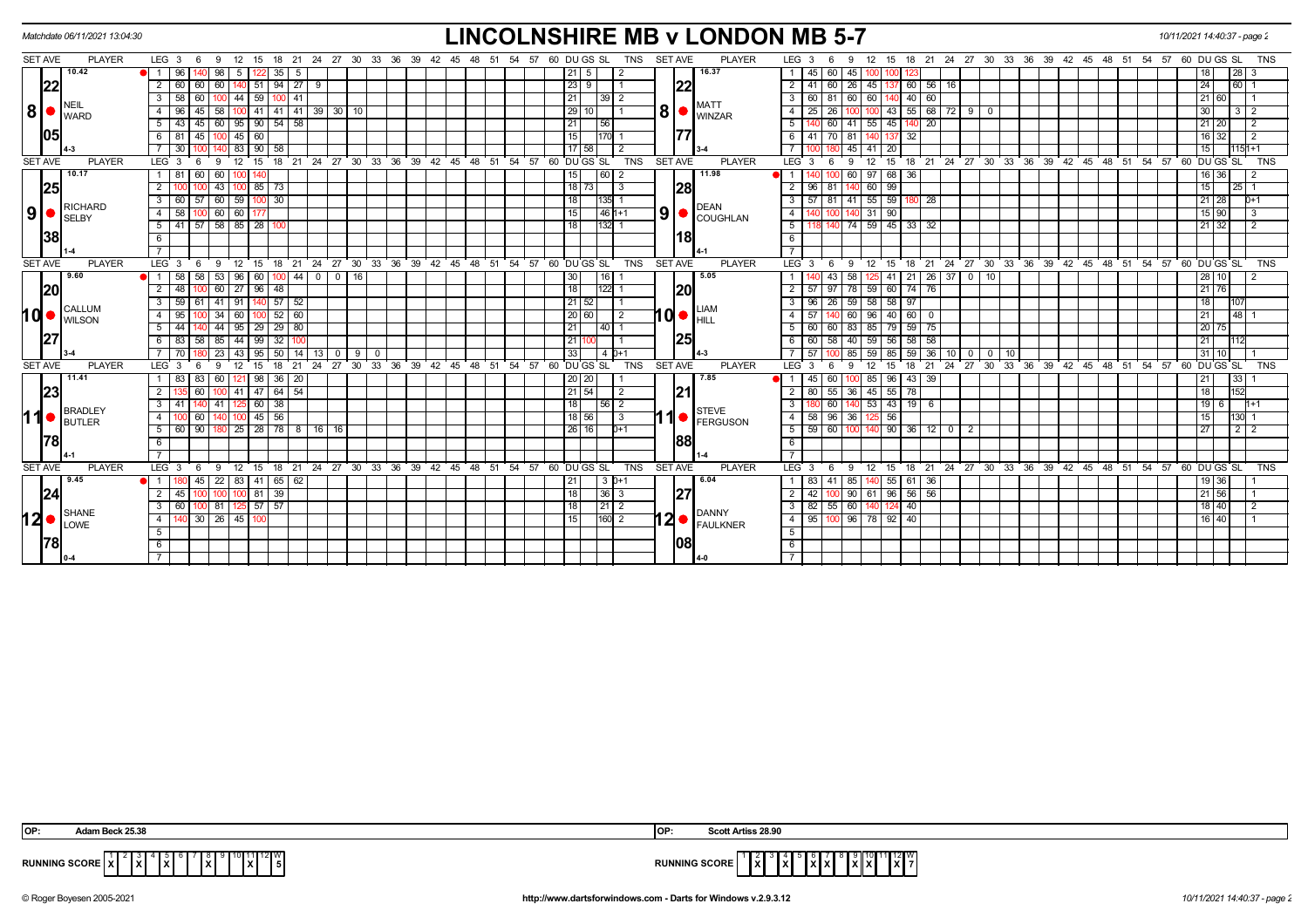| <b>LINCOLNSHIRE MB</b> |     |              |             |       |             |            |             |            |      |     |             | <b>LONDON MB</b> |     |      |        |            |             |            |             |            |                 |     |             |
|------------------------|-----|--------------|-------------|-------|-------------|------------|-------------|------------|------|-----|-------------|------------------|-----|------|--------|------------|-------------|------------|-------------|------------|-----------------|-----|-------------|
| <b>PLAYER</b>          | W/L | <b>ILWON</b> | <b>LOST</b> | AVE   | <b>TAVE</b> | <b>PTS</b> | <b>DRTS</b> | <b>TON</b> | TON+ | 180 | <b>TONS</b> | <b>PLAYER</b>    | W/L | LWON | l LOST | <b>AVE</b> | <b>TAVE</b> | <b>PTS</b> | <b>DRTS</b> | <b>TON</b> | TON+            | 180 | <b>TONS</b> |
| <b>Marty Richards</b>  |     |              |             | 23.20 |             | 3248       | 140         |            |      |     | 8           | John Hind        |     |      |        | 23.65      | 13.80       | 3287       | 39ء         |            |                 |     | $9+2$       |
| <b>Mick Connerton</b>  |     |              |             | 21.66 | 5.85        | 1841       | 85          |            |      |     |             | Scott Artiss     | W   |      |        | 28.90      | 13.68       | 2485       | 86          |            |                 |     | $10+1$      |
| Jon Bywater            |     |              |             | 23.76 | 9.46        | 2970       | 125         |            |      |     | $6+1$       | Matt Edes        |     |      |        | 22.05      | 8.62        | 2756       | ا 25        |            |                 |     | $6+1$       |
| <b>Tony Hill</b>       |     |              |             | 23.1  | 13.64       | 3189       | 138         |            |      |     | $10+$       | Steven Beasley   | W   |      |        | 23.12      | 8.38        | 3214       | 39          |            |                 |     |             |
| Adam Beck              |     |              |             | 25.38 |             | 241'       |             |            |      |     |             | Diogo Portela    |     |      |        | 24.34      | 8.81        | 2264       | 93          |            |                 |     |             |
| Jock Watt              |     |              |             | 26.70 | 14.34       | 3044       | 114         |            |      |     |             | Wavne Brown      | W   |      |        | 26.96      | 12.64       | 3019       | 112         |            |                 |     | 10          |
| Chris Haynes           |     |              |             | 24.72 | 11.57       | 1706       | 69          |            |      |     |             | Ben Cheeseman    | W   |      |        | 27.83      | 11.58       | 2004       |             |            |                 |     | $8 + 1$     |
| Neil Ward              |     |              |             | 22.05 | 0.42        | 3242       | 147         |            |      |     |             | Matt Winzar      |     |      |        | 22.77      | 16.37       | 3301       | 145         |            |                 |     | $12 + 1$    |
| <b>Richard Selby</b>   |     |              |             | 25.38 |             | 2132       | 84          |            |      |     | -8+1        | Dean Coughlan    | W   |      |        | 28.18      | 11.98       | 2480       | 88          |            |                 |     | $8 + 1$     |
| Callum Wilson          |     |              |             | 20.27 | 9.60        | 3325       | 164         |            |      |     | $7 + 1$     | Liam Hill        | W   |      |        | 20.25      | 5.05        | 3240       | 60          |            |                 |     |             |
| <b>Bradley Butler</b>  |     |              |             | 23.78 | 11.41       | 2449       | 103         |            |      |     | $8 + 1$     | Steve Ferguson   |     |      |        | 21.88      | 7.85        | 2188       | .00         |            |                 |     | $5+1$       |
| Shane Lowe             |     |              |             | 24.78 | 9.45        | 1784       |             |            |      |     | $7+1$       | Danny Faulkner   | W   |      |        | 27.08      | 6.04        | 2004       | 74          |            |                 |     |             |
| <b>TOTALS</b>          |     | 31           | 38          | 23.46 | 0.00        | 3134'      | 1336        |            |      |     | $101 + 6$   | <b>TOTALS</b>    | W   | 38   |        | 24.19      | 0.00        | 32242      | 1333        | 61         | 30 <sup>1</sup> |     | $91 + 8$    |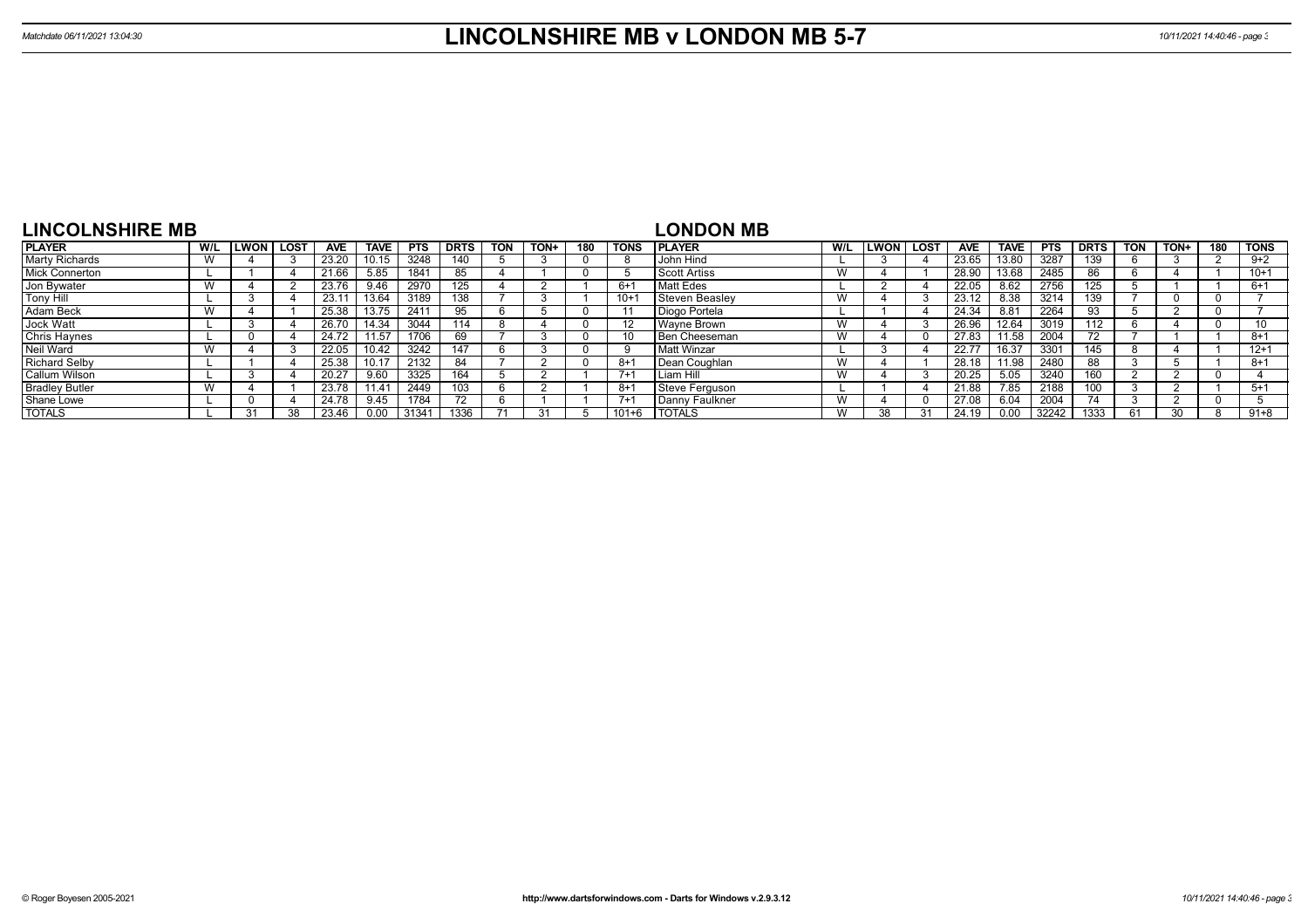|                |                | Matchdate 07/11/2021 10:42:48         |                                     |             |                    |                                     |             |                          |        |                          |                              |              |    |    |     |                 |    |    |          |                                                      |                 |             |                |            |                |     | <b>LINCOLNSHIRE WA v LONDON WA 4-2</b> |                |                  |              |                                            |                   |             |                         |     |                                      |                                                                      |    |          |      |               |            |    | 10/11/2021 14:40:09 - page 1                               |      |                            |            |
|----------------|----------------|---------------------------------------|-------------------------------------|-------------|--------------------|-------------------------------------|-------------|--------------------------|--------|--------------------------|------------------------------|--------------|----|----|-----|-----------------|----|----|----------|------------------------------------------------------|-----------------|-------------|----------------|------------|----------------|-----|----------------------------------------|----------------|------------------|--------------|--------------------------------------------|-------------------|-------------|-------------------------|-----|--------------------------------------|----------------------------------------------------------------------|----|----------|------|---------------|------------|----|------------------------------------------------------------|------|----------------------------|------------|
| <b>SET AVE</b> |                | <b>PLAYER</b>                         | LEG <sub>3</sub>                    |             |                    |                                     |             |                          | 21     | 24                       | 27                           | 30 33        |    | 36 | -39 | -42             |    |    | -54      | -57                                                  |                 | 60 DU GS SL |                | TNS        | <b>SET AVE</b> |     | <b>PLAYER</b>                          |                | LEG <sub>3</sub> |              |                                            |                   | 15          | 18<br>-21               |     |                                      | 24 27 30 33 36                                                       | 39 | - 42     | - 45 | 48            | -51<br>-54 | 57 | 60 DU GS SL                                                |      |                            | TNS        |
|                |                | 3.00                                  |                                     |             | 60                 |                                     | 85          | 60                       | 98     |                          |                              |              |    |    |     |                 |    |    |          |                                                      | $23 \mid 8$     |             |                |            |                |     | 3.71                                   |                |                  | 41           | -24                                        |                   | 81          | 98   60                 | -38 |                                      |                                                                      |    |          |      |               |            |    | 24                                                         | 18   |                            |            |
|                | 21             | MANDY                                 |                                     | 81<br>45    | 95                 | 66                                  |             | 26   60   80             |        |                          |                              |              |    |    |     |                 |    |    |          |                                                      | 21              | 48          |                |            |                | 20  | <b>MANDY</b>                           | $\overline{2}$ | 60               | 41           |                                            | 81 I              |             | 7 41 131                |     |                                      |                                                                      |    |          |      |               |            |    | 21                                                         |      | $\overline{2}$             |            |
| 1              |                | <b>SMITH</b>                          | 3                                   | 85          |                    |                                     |             | 59 40 0 20               |        |                          |                              |              |    |    |     |                 |    |    |          |                                                      | $\sqrt{23}$ 20  |             |                |            |                |     | SOLOMONS                               | 3              | 40               | 80           |                                            |                   |             | 45 43 100 83 82 23      |     |                                      |                                                                      |    |          |      |               |            |    | 24                                                         |      | 1511                       |            |
|                | 98             |                                       | 4                                   | $-59$<br>59 | 85                 |                                     |             | $95$   97   43   23   40 |        |                          |                              |              |    |    |     |                 |    |    |          |                                                      | $22$ 40         |             |                |            |                | 88  |                                        | 4              |                  |              | 76 41 81 26 60 85                          |                   |             |                         |     |                                      |                                                                      |    |          |      |               |            |    | 21                                                         | 102  |                            |            |
|                |                |                                       |                                     |             |                    |                                     |             |                          |        |                          |                              |              |    |    |     |                 |    |    |          |                                                      |                 |             |                |            |                |     | 11-3                                   | -5             |                  |              |                                            |                   |             |                         |     |                                      |                                                                      |    |          |      |               |            |    |                                                            |      |                            |            |
| <b>SET AVE</b> |                | <b>PLAYER</b>                         | LEG <sup>3</sup>                    | - 6         | -9                 | 12                                  | 15          |                          |        |                          |                              |              |    |    |     |                 |    |    |          | 18 21 24 27 30 33 36 39 42 45 48 51 54 57 60 DUGS SL |                 |             |                | TNS        | <b>SET AVE</b> |     | <b>PLAYER</b>                          |                | LEG 3            | - 6          | 9                                          |                   |             |                         |     |                                      |                                                                      |    |          |      |               |            |    | 12 15 18 21 24 27 30 33 36 39 42 45 48 51 54 57 60 DUGS SL |      |                            | TNS        |
|                |                | 9.72                                  |                                     | 60          | 45                 |                                     | $\sqrt{98}$ | 18                       |        |                          |                              |              |    |    |     |                 |    |    |          |                                                      | $16$   18       |             |                |            |                |     | 3.40                                   |                | 92               |              | 60 60 36                                   |                   |             |                         |     |                                      |                                                                      |    |          |      |               |            |    | 15                                                         |      | 53                         |            |
|                | 23             |                                       | 2                                   |             | $81 \overline{80}$ | 85                                  | l 106 I     |                          | $7$ 0  | $\overline{0}$           |                              |              |    |    |     |                 |    |    |          |                                                      | 24              |             | $\overline{2}$ |            |                | 20  |                                        |                |                  | 95           |                                            |                   |             | $55$ 100 44 43 40 19 40 |     |                                      |                                                                      |    |          |      |               |            |    | 25                                                         | 40   |                            |            |
| $\mathbf{2}$   |                | <b>SHELLEY</b><br><b>BONTOFT-GASH</b> | 3                                   |             |                    | 81                                  |             | $21 \mid 21 \mid$        | 32     |                          |                              |              |    |    |     |                 |    |    |          |                                                      | $19$ 32         |             | -3             |            | $\mathbf 2$    |     | JULIANE<br><b>BIRCHILL</b>             |                | 3   21   81      |              | 45 60 70                                   |                   |             |                         |     |                                      |                                                                      |    |          |      |               |            |    | 18                                                         |      | $84$ 1                     |            |
|                | 28             |                                       | $4$   21                            |             | 30   83            |                                     |             |                          |        |                          | 85   100   41   57   28   56 |              |    |    |     |                 |    |    |          |                                                      | 27 56           |             |                |            |                | 108 |                                        | $\overline{4}$ | 60               | 181          | $32$ 36 60 42 28 44 58                     |                   |             |                         |     |                                      |                                                                      |    |          |      |               |            |    | 27                                                         | 60   |                            |            |
|                |                |                                       | 5 <sup>5</sup>                      |             |                    |                                     |             |                          |        |                          |                              |              |    |    |     |                 |    |    |          |                                                      |                 |             |                |            |                |     |                                        | 5 <sup>5</sup> |                  |              |                                            |                   |             |                         |     |                                      |                                                                      |    |          |      |               |            |    |                                                            |      |                            |            |
| <b>SET AVE</b> |                | <b>PLAYER</b>                         | LEG <sub>3</sub>                    | - 6         | - 9                | $\overline{12}$                     | 15          |                          |        |                          |                              |              |    |    |     |                 |    |    |          | 18 21 24 27 30 33 36 39 42 45 48 51 54 57 60 DUGS SL |                 |             |                | TNS        | <b>SET AVE</b> |     | PLAYER                                 |                | LEG <sub>3</sub> | -6           | -9                                         |                   |             |                         |     |                                      |                                                                      |    |          |      |               |            |    | 12 15 18 21 24 27 30 33 36 39 42 45 48 51 54 57 60 DUGS SL |      |                            | <b>TNS</b> |
|                | 117            | 1.00                                  |                                     | -30         |                    | 71   11   55   45                   |             |                          |        |                          |                              |              |    |    |     |                 |    |    |          |                                                      |                 |             | 189            |            |                |     | 3.21                                   |                |                  |              | 83   99   60   98   65   36                |                   |             |                         |     |                                      |                                                                      |    |          |      |               |            |    | $19 \overline{36}$                                         |      |                            |            |
|                |                | DAWN                                  | $2 \mid 36$                         |             |                    | 60 80 81 26 37                      |             |                          |        |                          |                              |              |    |    |     |                 |    |    |          |                                                      | 18 I            |             | 181            |            |                | 25  |                                        |                |                  |              |                                            |                   | 43 96 80 82 |                         |     |                                      |                                                                      |    |          |      |               |            |    | 18 82                                                      |      | $\overline{2}$             |            |
| 3 <sup>1</sup> |                | <b>ARMSTRONG</b>                      | 3   60   60   85   66   7   55   52 |             |                    |                                     |             |                          |        |                          |                              |              |    |    |     |                 |    |    |          |                                                      | 21              |             | 116            |            | 3              |     | CASEY<br><b>GALLAGHER</b>              |                |                  |              | 3   60   81   60   121   78   43   38   20 |                   |             |                         |     |                                      |                                                                      |    |          |      |               |            |    | 22 20                                                      |      |                            |            |
|                | 84             |                                       | $\overline{4}$                      |             |                    |                                     |             |                          |        |                          |                              |              |    |    |     |                 |    |    |          |                                                      |                 |             |                |            |                | 47  |                                        | $\overline{4}$ |                  |              |                                            |                   |             |                         |     |                                      |                                                                      |    |          |      |               |            |    |                                                            |      |                            |            |
|                |                |                                       | 5                                   |             |                    |                                     |             |                          |        |                          |                              |              |    |    |     |                 |    |    |          |                                                      |                 |             |                |            |                |     |                                        |                |                  |              |                                            |                   |             |                         |     |                                      |                                                                      |    |          |      |               |            |    |                                                            |      |                            |            |
| <b>SET AVE</b> |                | <b>PLAYER</b>                         | LEG <sub>3</sub>                    |             | -9                 | 12                                  | 15          | ີ 18                     |        |                          |                              |              |    |    |     |                 |    |    |          | 21 24 27 30 33 36 39 42 45 48 51 54 57 60 DUGS SL    |                 |             |                | <b>TNS</b> | <b>SET AVE</b> |     | <b>PLAYER</b>                          |                | $LEG$ 3          |              | 9                                          | $^{\circ}$ 12     | ີ 15        |                         |     |                                      |                                                                      |    |          |      |               |            |    | 18 21 24 27 30 33 36 39 42 45 48 51 54 57 60 DUGS SL       |      |                            | <b>TNS</b> |
|                |                | 11.40                                 | 26                                  | 41          |                    | 26                                  | 28          |                          | 60     |                          |                              |              |    |    |     |                 |    |    |          |                                                      | 21              |             | 80             |            |                |     | 5.40                                   |                |                  | 95           | 85                                         | 60                |             | $27 \mid 74$            |     |                                      |                                                                      |    |          |      |               |            |    | 21 <sub>1</sub>                                            | 74 I |                            |            |
|                | 25             | <b>TRINA</b>                          |                                     |             | 28                 | 43                                  |             | $95 \mid 55$             |        |                          |                              |              |    |    |     |                 |    |    |          |                                                      | $18$ 55         |             |                |            |                | 23  | <b>STEPH</b>                           | 2              |                  | 60           |                                            | 60 l              | 34          | 85                      |     |                                      |                                                                      |    |          |      |               |            |    | 18                                                         |      | $102 - 1$                  |            |
| 4              |                | <b>GULLIVER</b>                       | 3<br>l 41                           | 41          | 44                 |                                     |             | $100 \ 55 \ 65 \ 55$     |        |                          |                              |              |    |    |     |                 |    |    |          |                                                      | 24 55           |             | $\overline{2}$ |            | 4              |     | <b>STUTLEY</b>                         | $\mathbf{3}$   | 84               |              |                                            |                   |             | 60 58 22 85 27          |     |                                      |                                                                      |    |          |      |               |            |    | 21                                                         |      | $65$ 1                     |            |
|                | 32             |                                       | 4 4 4 1                             |             |                    |                                     | 40          |                          |        |                          |                              |              |    |    |     |                 |    |    |          |                                                      |                 | 13   40     | $\mathcal{R}$  |            |                | 67  |                                        | 4              |                  | 45           |                                            | 55 99             |             |                         |     |                                      |                                                                      |    |          |      |               |            |    | 15                                                         |      | $62 \mid 2$                |            |
|                |                |                                       | 5                                   |             |                    |                                     |             |                          |        |                          |                              |              |    |    |     |                 |    |    |          |                                                      |                 |             |                |            |                |     |                                        | -5             |                  |              |                                            |                   |             |                         |     |                                      |                                                                      |    |          |      |               |            |    |                                                            |      |                            |            |
|                | <b>SET AVE</b> | <b>PLAYER</b>                         | LEG <sub>3</sub>                    |             |                    |                                     |             |                          | 21     | 24                       | 27                           | 30           | 33 | 36 | 39  | $^{\degree}$ 42 | 45 | 48 | 51<br>54 | 57                                                   |                 | 60 DU GS SL |                | <b>TNS</b> | <b>SET AVE</b> |     | <b>PLAYER</b>                          |                | LEG 3            |              |                                            |                   | 15          | 21                      | 24  | 27                                   | 30 33 36                                                             |    | 39 42 45 |      | $48 \quad 51$ | 54         | 57 | 60 DU GS SL                                                |      |                            | <b>TNS</b> |
|                |                | 4.80                                  |                                     | -60<br>60   | 83                 |                                     | $22 \mid$   | 26                       |        | 60   21                  |                              |              |    |    |     |                 |    |    |          |                                                      | 24              |             | 69             |            |                |     | 4.00                                   |                |                  | 22           | -26                                        | $00^{180}$        |             | 60 85 58                |     | 40                                   |                                                                      |    |          |      |               |            |    | 27 40                                                      |      |                            |            |
|                | 16             | <b>PAULA</b>                          |                                     | -26         |                    | 26                                  | 85          | 81                       | 83     | $\overline{\phantom{a}}$ |                              | $22 \quad 8$ |    |    |     |                 |    |    |          |                                                      | $39$ 8          |             |                |            |                | 161 | <b>DEBRA</b>                           |                |                  | 41           |                                            | $9 \mid 30$       |             |                         |     |                                      | 26   100   45   41   48   40   16                                    |    |          |      |               |            |    | 36                                                         |      | 4   1                      |            |
| 5              |                | <b>JACKLIN</b>                        | 60<br>3                             |             | $45 \mid 60$       |                                     | 60 100      |                          |        | 41 79 46                 |                              | $0$ 10       |    |    |     |                 |    |    |          |                                                      | 28 10           |             |                |            | 5              |     | <b>WATLING</b>                         | $\mathbf{3}$   |                  | 41           | 45 40                                      |                   | 100         |                         |     |                                      |                                                                      |    |          |      |               |            |    | 30                                                         |      | $6 \mid 1$                 |            |
|                | 26             |                                       | 4                                   |             | 60 I 41            |                                     | -44 I       |                          | $56$ 0 | $\circ$ 1                |                              | $10$ 10      |    |    |     |                 |    |    |          |                                                      | $\sqrt{28}$ 10  |             | 2              |            |                | 142 |                                        | 4              |                  | $45 \mid 60$ | 62 60 100                                  |                   |             | 41 47 38 24             |     |                                      |                                                                      |    |          |      |               |            |    | 27                                                         |      | $\sqrt{24}$ 1              |            |
|                |                |                                       |                                     |             |                    |                                     |             |                          |        |                          |                              |              |    |    |     |                 |    |    |          |                                                      |                 |             |                |            |                |     |                                        |                |                  |              |                                            |                   |             |                         |     |                                      |                                                                      |    |          |      |               |            |    |                                                            |      |                            |            |
|                | <b>SET AVE</b> | <b>PLAYER</b>                         | LEG <sub>3</sub>                    | - 6         | -9                 | 12                                  | 15          | 18                       | 21     | 24                       | 27                           | 30           |    |    |     |                 |    |    |          | 33 36 39 42 45 48 51 54 57 60 DUGS SL                |                 |             |                | <b>TNS</b> | <b>SET AVE</b> |     | <b>PLAYER</b>                          |                | $LEG^{\cdot}$ 3  | - 6          | 9                                          | $12 \overline{ }$ | 15          | 21<br>18                |     |                                      |                                                                      |    |          |      |               |            |    | 24 27 30 33 36 39 42 45 48 51 54 57 60 DUGS SL             |      |                            | <b>TNS</b> |
|                |                | 3.75                                  |                                     | -60         | 21                 | 55                                  |             | 9                        |        |                          | $45$ 18 9 5                  |              |    |    |     |                 |    |    |          |                                                      | 30 <sub>1</sub> |             | $\overline{4}$ |            |                |     | 3.60                                   |                |                  |              | 60                                         | 85 41             |             |                         |     | 39 22 80 31 40                       |                                                                      |    |          |      |               |            |    | 28 40                                                      |      |                            |            |
|                | 15             |                                       | $2 \mid 26$                         |             | $30 \mid 66$       | 45                                  |             |                          |        |                          | 7 25 81 45 78                |              |    |    |     |                 |    |    |          |                                                      | 27              | 98          |                |            |                |     | <b>CARLY</b>                           |                | $2 \mid 58 \mid$ | $\boxed{60}$ | 45 60 33                                   |                   |             |                         |     | $30 \mid 85 \mid 90 \mid 26 \mid 14$ |                                                                      |    |          |      |               |            |    | 28                                                         | 14   |                            |            |
| 6              |                | LAURA<br><b>TYE</b>                   | $3 \mid 55$                         |             |                    | 85 30 30 30 57 17 45 45 27 24 24 32 |             |                          |        |                          |                              |              |    |    |     |                 |    |    |          |                                                      | 37 32           |             |                |            | 6              |     | <b>TOWNSEND</b>                        |                | $3 \mid 81$      | 100          |                                            |                   |             |                         |     |                                      | $43 \mid 45 \mid 45 \mid 59 \mid 50 \mid 18 \mid 40 \mid 10 \mid 00$ |    |          |      |               |            |    | 36                                                         |      | $10$ 1                     |            |
|                | 66             |                                       | $4$ 55 95 100 55 30 18              |             |                    |                                     |             |                          |        |                          |                              |              |    |    |     |                 |    |    |          |                                                      | 18              |             | $ 148 $ 1      |            |                | 65  |                                        |                | 4 70             |              | 125 45 26 60 40 135                        |                   |             |                         |     |                                      |                                                                      |    |          |      |               |            |    | 21                                                         | 35.  | $\overline{\phantom{0}}$ 2 |            |
|                |                |                                       |                                     |             |                    |                                     |             |                          |        |                          |                              |              |    |    |     |                 |    |    |          |                                                      |                 |             |                |            |                |     |                                        |                |                  |              |                                            |                   |             |                         |     |                                      |                                                                      |    |          |      |               |            |    |                                                            |      |                            |            |
|                |                |                                       |                                     |             |                    |                                     |             |                          |        |                          |                              |              |    |    |     |                 |    |    |          |                                                      |                 |             |                |            |                |     |                                        |                |                  |              |                                            |                   |             |                         |     |                                      |                                                                      |    |          |      |               |            |    |                                                            |      |                            |            |

| IOP: | <b>25.22</b><br>ulliver<br>rın.<br>. .<br>20.OA | IOP: | .25.4.<br>T<br>-8114<br>.aner<br><br> |
|------|-------------------------------------------------|------|---------------------------------------|

**RUNNING SCORE**  $\begin{bmatrix} 1 & 2 & 3 & 4 & 5 & 6 & 6 \ X & X & X & X & 4 & 5 & 6 \end{bmatrix}$ 

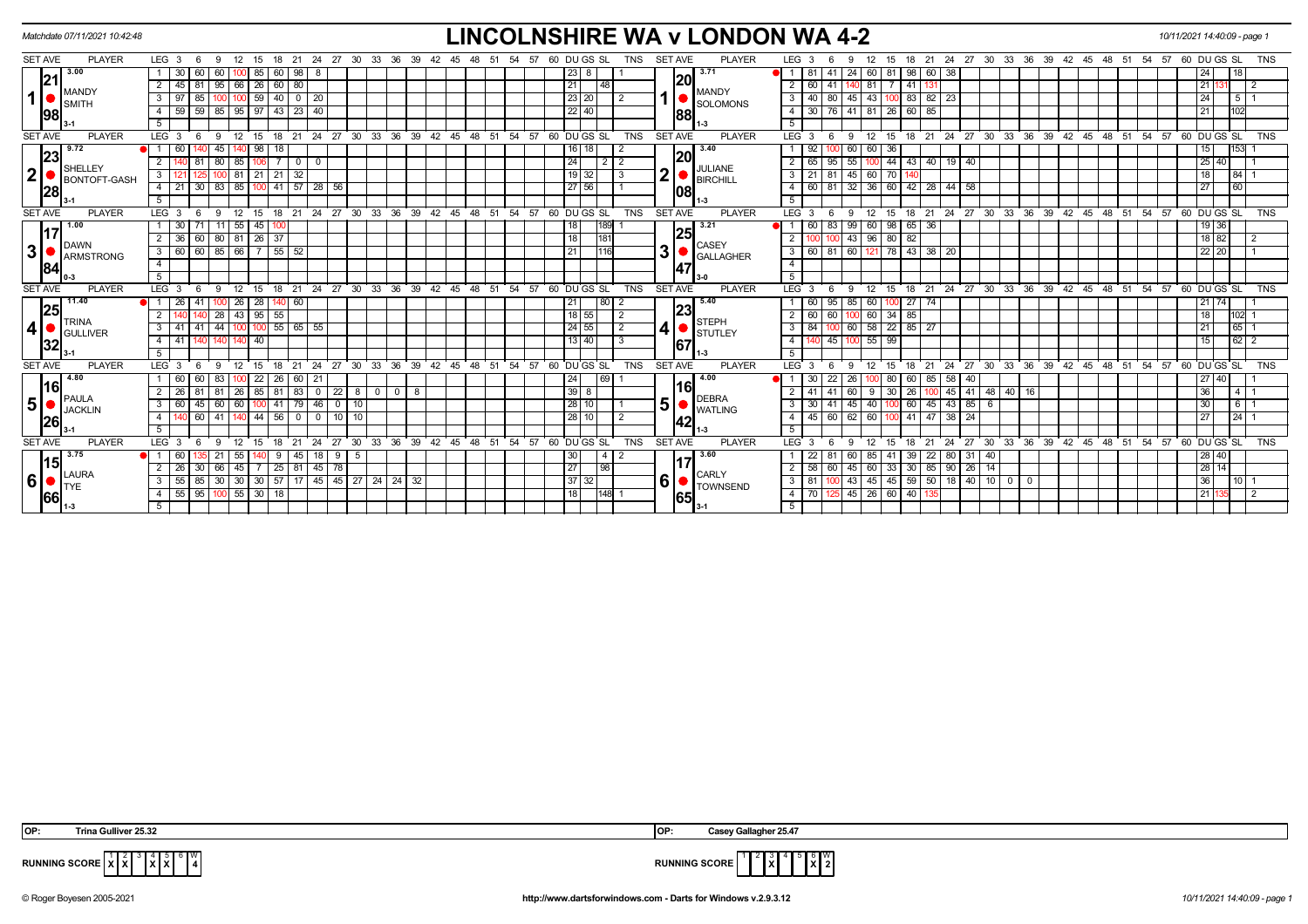| <b>LINCOLNSHIRE WA</b> |     |             |             |            |             |             |      |            |      |     |             | <b>LONDON WA</b>        |          |      |            |             |            |             |            |      |     |             |
|------------------------|-----|-------------|-------------|------------|-------------|-------------|------|------------|------|-----|-------------|-------------------------|----------|------|------------|-------------|------------|-------------|------------|------|-----|-------------|
| <b>PLAYER</b>          | W/L | <b>LWON</b> | <b>LOST</b> | <b>AVE</b> | <b>TAVE</b> | <b>PTS</b>  | DRTS | <b>TON</b> | TON+ | 180 | <b>TONS</b> | <b>IPLAYER</b>          | W/L LWON | LOST | <b>AVE</b> | <b>TAVE</b> | <b>PTS</b> | <b>DRTS</b> | <b>TON</b> | TON+ | 180 | <b>TONS</b> |
| Mandy Smith            |     |             |             | 21.98      | 3.00        | 1956        | 89   |            |      |     |             | Mandy Solomons          |          |      |            | 3.71        | 1879       |             |            |      |     |             |
| Shelley Bontoft-Gash   |     |             |             | 23.28      | 9.72        | 2002        | 86   |            |      |     |             | <b>Juliane Birchill</b> |          |      |            | 3.40        | 1707       |             |            |      |     |             |
| Dawn Armstrong         |     |             |             | 17.84      | 1.00        | 1017        |      |            |      |     |             | Casey Gallagher         |          |      | 25.4       | 3.21        | 1503       | 50          |            |      |     |             |
| <b>Trina Gulliver</b>  |     |             |             | 25.32      |             | 1924        |      |            |      |     |             | Steph Stutley           |          |      | 23.6       | -5.40       | 1775       |             |            |      |     |             |
| Paula Jacklin          |     |             |             | 16.26      |             | <b>1935</b> | 119  |            |      |     |             | Debra Watling           |          |      | 16.42      | 4.00        | 1970       |             |            |      |     |             |
| Laura Tye              |     |             |             | 5.66       | 3.75        | 1754        |      |            |      |     |             | Carly Townsend          |          |      | 17.65      | 3.60        | 1994       | 113         |            |      |     |             |
| <b>TOTALS</b>          |     |             |             |            | 0.00        | 10588       | 539  |            |      |     |             | <b>TOTALS</b>           |          |      |            | 0.00        | 10828      | 542         |            |      |     | 21          |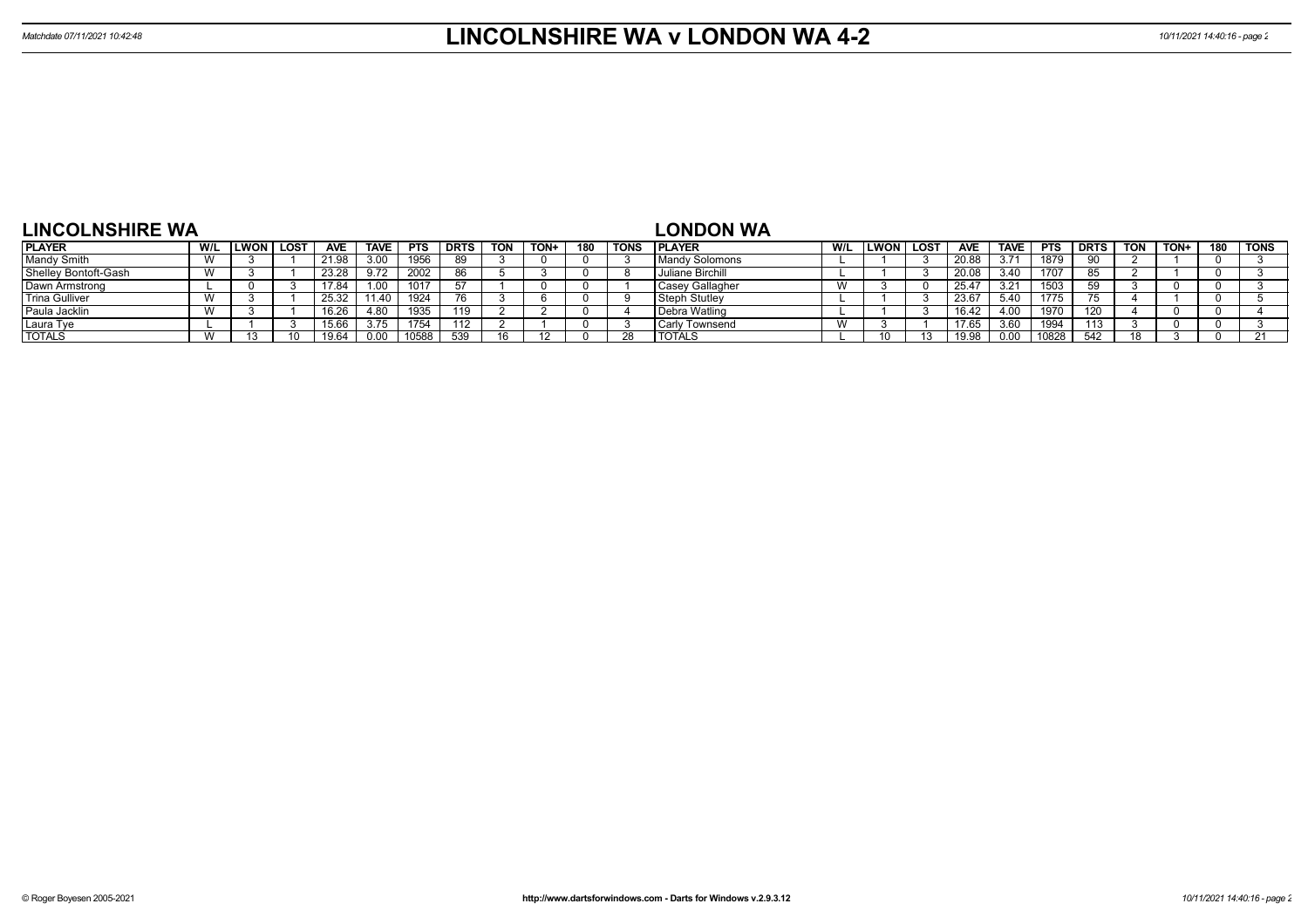|                | Matchdate 06/11/2021 10:35:58 |                                                                                                        |                                              | <b>LINCOLNSHIRE WB v LONDON WB 5-1</b> |                                 |                                                                                                       | 10/11/2021 14:40:53 - page 1                 |
|----------------|-------------------------------|--------------------------------------------------------------------------------------------------------|----------------------------------------------|----------------------------------------|---------------------------------|-------------------------------------------------------------------------------------------------------|----------------------------------------------|
| <b>SET AVE</b> | <b>PLAYER</b>                 | LEG <sub>3</sub><br>27<br>- 30<br>33<br>36<br>-39<br>24                                                | -42<br>-54<br>45                             | 60 DU GS SL<br>TNS                     | <b>PLAYER</b><br><b>SET AVE</b> | 36<br>LEG <sub>3</sub><br>27<br>30<br>33<br>39<br>42<br>- 45<br>48<br>-51<br>-54<br>24                | 60 DU GS SL<br>57<br>TNS                     |
|                | 4.60<br>17                    | 58<br>25<br>38<br>85<br>84<br>20                                                                       |                                              | 28 20                                  | 4.21                            | 24<br>28<br>75<br>81<br>$\mathbf 0$                                                                   | 30                                           |
|                | <b>HEATHER</b>                | 40 100<br>$ 25 $ 18 31<br>22<br>  45  <br>58<br>65<br>60                                               |                                              | 30<br>37                               | <b>TAMMY</b>                    | 27   91   32   10   10  <br>60 60<br>45<br>85<br>$\overline{2}$                                       | 30   10                                      |
| $\mathbf{1}$   | <b>DRAPER</b>                 | 30   45 <br>58<br>58 I<br>24<br>3<br>17                                                                |                                              | 18 I                                   | <b>MACKENZIE</b>                | 25 <sub>1</sub><br>34   40<br>3<br>-81<br>100                                                         | 21 40<br>$\vert$ 3                           |
|                | 88                            | 81 <br>140 25 96<br>26<br>43 I<br>30<br>60                                                             |                                              | 24 96                                  | 97                              | 40 60<br>41 22<br>40<br>-41<br>-4                                                                     | 21<br>197                                    |
|                |                               | 25<br>28<br>43<br>42                                                                                   |                                              | 23 25                                  |                                 | 99<br>44 40 28<br>83                                                                                  | 40 <br>24                                    |
| <b>SET AVE</b> | <b>PLAYER</b>                 | LEG <sub>3</sub><br>24<br>$^{\circ}$ 27<br>30<br>-9<br>12<br>15<br>21                                  | 33 36 39 42 45 48 51 54 57                   | 60 DUGS SL<br><b>TNS</b>               | <b>SET AVE</b><br><b>PLAYER</b> | 24 27 30 33 36 39 42 45 48 51 54 57 60 DUGS SL<br>$LEG^3$ 3<br>21<br>15<br>18<br>$\Omega$             | <b>TNS</b>                                   |
|                | $17^{\frac{6.45}{6.45}}$      | 22 16<br>77 I<br>41<br>45 I                                                                            |                                              | 24 16                                  | 5.00                            | 44<br>$38 \mid 41 \mid$<br>100 41<br>100                                                              | $96$ 2<br>21                                 |
|                | LAYLA                         | 60<br>32<br>45<br>145 27<br>$2 \mid 0$<br>22<br>60<br>60<br>41<br>$-4$                                 | $\overline{2}$                               | $40$   2                               | 161<br>DEE                      | $39$ $85$<br>28 21 45 100 0<br>$32$ 0<br>$0$ 0<br>70                                                  | 42<br>$4 \mid 1$                             |
| $\mathbf{2}$   | <b>BONTOFT</b>                | $60$   59  <br>80<br>$100$ 24<br>$100$ 78<br>$\mathbf{3}$                                              |                                              | 20 78                                  | <b>BELCHER</b>                  | 70 24 81<br>78<br>$\overline{\mathbf{3}}$<br>100                                                      | $48 \mid 2$<br>18                            |
|                | 89                            | $\overline{4}$                                                                                         |                                              |                                        | 73                              | $\overline{4}$                                                                                        |                                              |
|                |                               | 5 <sup>5</sup>                                                                                         |                                              |                                        |                                 | 5 <sup>5</sup>                                                                                        |                                              |
| <b>SET AVE</b> | <b>PLAYER</b>                 | LEG <sub>3</sub><br>24 27 30 33 36 39 42 45 48 51 54 57 60 DUGS SL<br>21<br>-6<br>12<br>15<br>-9<br>18 |                                              | TNS                                    | <b>PLAYER</b><br><b>SET AVE</b> | 18 21 24 27 30 33 36 39 42 45 48 51 54 57 60 DUGS SL<br>$LEG$ 3<br>12<br>15<br>9                      | <b>TNS</b>                                   |
|                | 13.00<br>17                   | 48 16<br>30 I<br>42<br>26<br>85<br>$\vert 43 \vert$                                                    |                                              | 28 16                                  | 3.32                            | 60   22   45   36   29  <br>60<br>22<br>$\sqrt{41}$                                                   | 45<br>30                                     |
|                | LEE                           | 80<br>85 40 40<br>26                                                                                   |                                              | 23 40                                  | 1151<br><b>NICOLA</b>           | 60<br>81 60<br>$45 \mid 81$                                                                           | 21<br>5111                                   |
| 3 <sup>1</sup> | <b>BINGHAM</b>                | 40   25   41   45   11   40   26   40   99   19   11   38<br>66<br>3                                   |                                              | 37 38                                  | 3<br><b>WATLING</b>             | $22$ 38 37 5 45 60 60<br>$132$ 20 0 0<br>3<br>15                                                      | 39<br>$5 \mid 1$                             |
|                | 08                            |                                                                                                        |                                              |                                        | 58                              |                                                                                                       |                                              |
|                |                               |                                                                                                        |                                              |                                        |                                 |                                                                                                       |                                              |
| <b>SET AVE</b> | <b>PLAYER</b>                 | LEG <sub>3</sub><br>30<br>33<br>21<br>24<br>27<br>18                                                   | $36 \quad 39 \quad 42 \quad 45$<br>່ 48 ່ 51 | TNS<br>54 57<br>60 DUGS SL             | <b>SET AVE</b><br>PLAYER        | 27 30 33 36 39 42 45 48 51 54 57 60 DUGS SL<br>$LEG$ 3<br>18<br>21<br>24<br>15                        | <b>TNS</b>                                   |
|                | 2.00                          | 47<br>$\sqrt{28}$<br>60                                                                                |                                              | 27<br>52                               | 2.21                            | $60$ 95 43<br>56<br>-41                                                                               | 27 56                                        |
|                | 15 <br><b>HAYLEY</b>          | $141$ 55 28 25 45<br>41<br>60<br>60 I<br>41                                                            |                                              | 27<br>105                              | 19<br><b>JOANNE</b>             | $41$ 32 0 0 40<br>85 121<br>$\overline{2}$<br>22<br>60<br>100                                         | 28 40<br>$\overline{2}$                      |
| 4              | <b>REESON</b>                 | 22   45   39   85<br>$100$ 40 45<br>$3 \mid 22$                                                        |                                              | $103 - 1$<br>24                        | 4<br><b>DEAMER</b>              | 3 60 81 41 60 43 45 97 74                                                                             | 24 74                                        |
|                | 94                            | 4                                                                                                      |                                              |                                        | 103                             | -4                                                                                                    |                                              |
|                |                               |                                                                                                        |                                              |                                        |                                 |                                                                                                       |                                              |
| <b>SET AVE</b> | <b>PLAYER</b>                 | LEG <sub>3</sub><br>$24$ 27 30<br>33 36 39 42 45<br>12<br>15<br>18<br>21<br><b>6</b><br>$\mathbf{q}$   | 48 51 54 57                                  | 60 DU GS SL<br><b>TNS</b>              | <b>SET AVE</b><br><b>PLAYER</b> | $LEG^3$ 3<br>24 27 30 33 36 39 42 45<br>12<br>15<br>18<br>21<br>9                                     | 48 51 54 57 60 DU GS SL<br>TNS               |
|                | 4.86<br> 16                   | 26   83   68  <br>-33<br>52 I<br>-26<br>$120$ 41 16                                                    |                                              | 27  <br>  36                           | 5.20                            | 62   20   0   20   35  <br>52<br>65<br>22 I<br>45 I<br>180                                            | 30 35<br>$D+1$                               |
|                |                               | 55<br>24<br>$94$ 2<br>40<br>$13 \mid 26$<br>-64 I<br>  60  <br>$0$   2<br>121                          |                                              | $36$   2                               | 15<br>LYNNE                     | 26<br>66 61 26<br>3   26   81<br>9   80   37                                                          | 33<br> 26                                    |
| 5              | <b>IMONKS</b>                 | 33   21<br> 39 <br>$8 \mid 32$<br>57<br>79<br>29<br>$3^{\circ}$<br>24 79                               |                                              | 30 32                                  | 5<br><b>BIONDINI</b>            | $55$ 60<br>$52$   20   38<br>$\mathbf{3}$<br>60<br>$26 \mid 37$                                       | 30<br>$ 36 $ 1                               |
|                | 01                            | 41   17   26   13   41   33   81   46<br>$4 \mid 45$<br>98<br>29<br>11                                 |                                              | 36 <sup>1</sup><br>  20                | 89                              | $55$   16   0<br>$92 \overline{30}$<br>$\vert 96 \vert 0 \vert$<br>$\overline{4}$<br>41<br>60 I<br>-4 | 34<br>$\vert$ 1                              |
|                |                               | $57$ 57<br>$\overline{21}$<br>$5 \mid 45 \mid$<br>57<br>l 83 I<br>60                                   |                                              | 24 60                                  |                                 | 5   55<br>5<br>50<br>60   41  <br>41<br>140                                                           | 24<br>$-43$ 1                                |
| <b>SET AVE</b> | <b>PLAYER</b>                 | LEG <sub>3</sub><br>30<br>່ 33<br>36<br>24<br>27                                                       | 39 42 45<br>48<br>51                         | 54 57 60 DU GS SL<br><b>TNS</b>        | <b>SET AVE</b><br><b>PLAYER</b> | LEG <sup>3</sup><br>27<br>30 33 36 39 42 45<br>48 51<br>54 57<br>21<br>24                             | 60 DU GS SL<br><b>TNS</b>                    |
|                | 3.20<br> 15                   | 25   45   5   41<br>45 I<br>60<br>30<br>-22<br>45 I<br>l 41                                            |                                              | 30 <br>142                             | 5.28<br>l16l                    | 26 60 76 26 14<br>60 80<br>60                                                                         | $\overline{28}$<br>14 <sup>1</sup>           |
|                | $\blacksquare$ PAULA          | 100 70 58 10<br>2   85<br>45   41<br>21<br>l 41 l                                                      |                                              | 27 <br> 30                             | <b>NIKKI</b>                    | $149$ 32<br>60<br>45 22 45 26 81<br>2<br>100 <sup>1</sup>                                             | 29<br>32 <sup>1</sup><br>- 1                 |
| 6              | SWAIN                         | 75<br>44 24 32 30 8<br>3<br>66 I<br>60<br> 40 <br>$\overline{2}$                                       |                                              | $32 \mid 2$                            | 6<br><b>PATTEN</b>              | $\mathbf{3}$<br>60 81<br>$16$ 0 8<br>4   0<br>107                                                     | 30<br>$\begin{array}{c c} 4 & 3 \end{array}$ |
|                | 35                            | 76   24   41   81   60   41   62   12   0   12   12  <br>$\overline{4}$<br>80                          |                                              | 36 12                                  | 85                              | $\sqrt{22}$<br>  60   60   60   60   28   60   71   0   0   16                                        | 36<br>$\vert 4 \vert$                        |
|                |                               | $5 \mid 53 \mid$<br>41   100   26   60   64   36   99   22                                             |                                              | 27 22                                  |                                 | $5 \mid 58$<br>60 60 60 60 47 36                                                                      | 24<br>$\sqrt{20}$                            |

| IOP: | $\sim$<br>. 89<br>avla<br>Bontoft<br>. | IOP: | 19.03<br>. ⊔eamer<br>anne<br> |
|------|----------------------------------------|------|-------------------------------|
|      |                                        |      |                               |

**RUNNING SCORE**  $\begin{bmatrix} 1 & 2 & 3 & 4 & 5 & 6 & W \\ X & X & X & X & 5 & \end{bmatrix}$